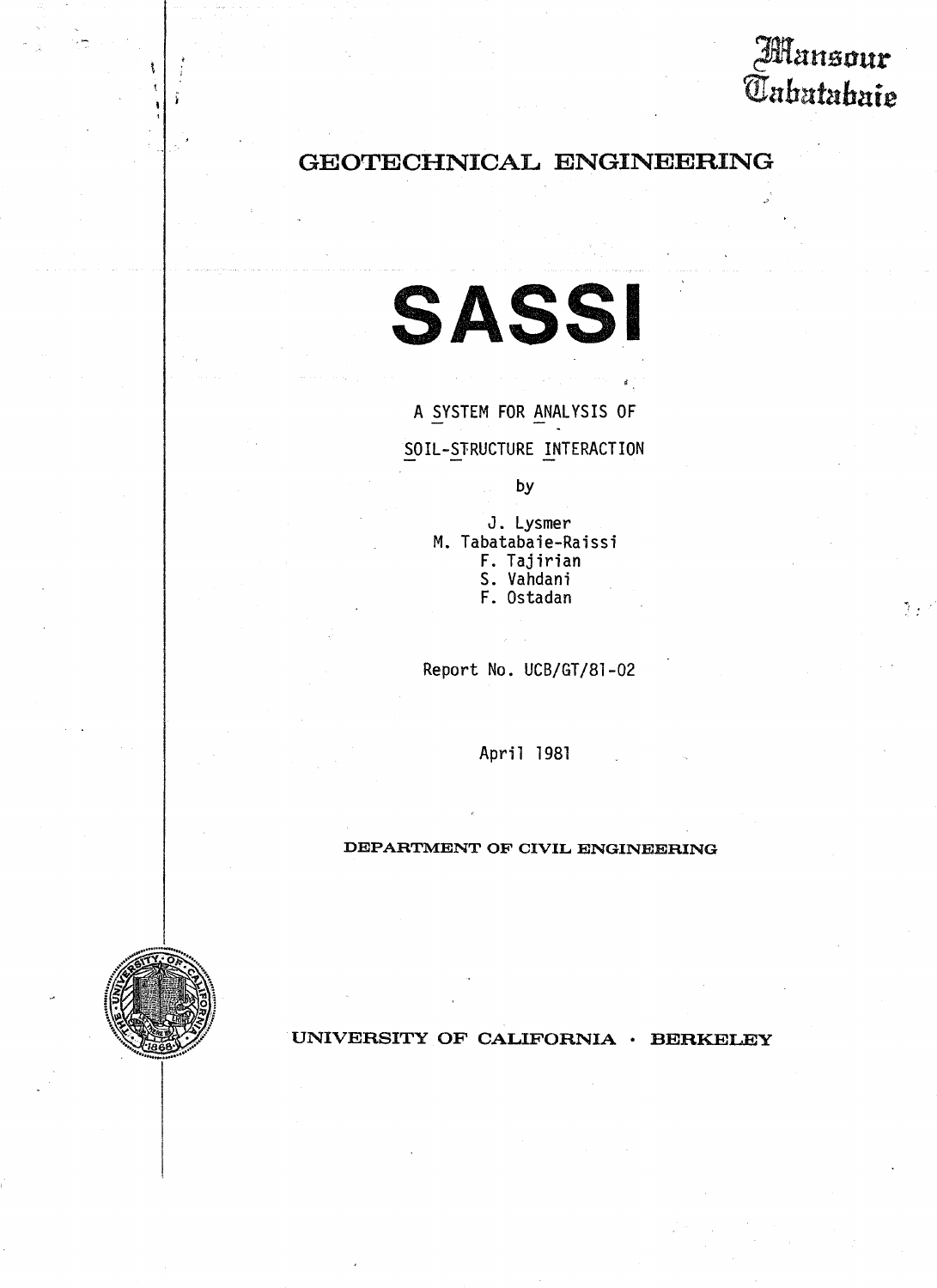Mansour **Tabatabaie** 



원리

## A SYSTEM FOR ANALYSIS OF

SOIL-STRUCTURE INTERACTION

by

John Lysmer<sup>1</sup> Mansour Tabatabaie-Raissi<sup>2</sup><br>Freddie Tajirian<sup>2</sup><br>Shahriar Vahdani<sup>2</sup> Farhang Ostadan<sup>2</sup>

<sup>1</sup>Professor of Civil Engineering <sup>2</sup> Research Assistants University of California, Berkeley

April 1981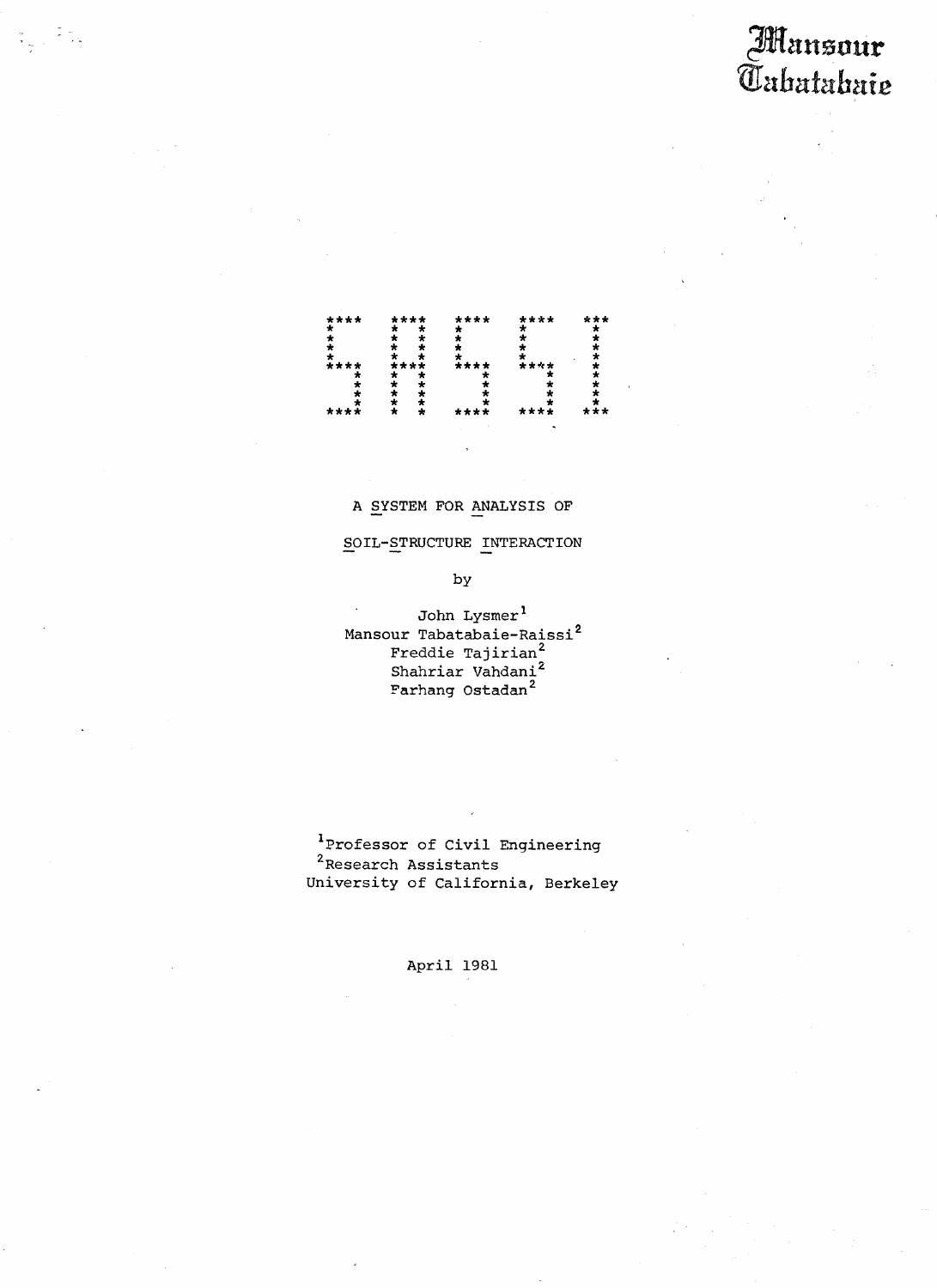TABLE OF CONTENTS

Page

i I

!

|    |                                  | $-$ ugu |
|----|----------------------------------|---------|
| ı. | INTRODUCTION                     | ı       |
| 2. | SOIL-STRUCTURE INTERACTION       | 3       |
|    |                                  |         |
|    | 2,1<br>The Site Response Problem | 3       |
|    | 2.2<br>The Interaction Problem   | 3       |
|    | 2.3 Substructure Methods         | 4       |
|    | Rigid Boundary Methods           | 5       |
|    | Flexible Boundary Methods        | 7       |
|    | Flexible Volume Methods          | 8       |
|    | Overview of Substructure Methods | 10      |
| 3. | THE THEORY                       | 12      |
|    | 3.1 General Theory               | 12      |
|    | 3.2<br>Site Response Analysis    | 16      |
|    | Impedance Analysis<br>3.3        | 17      |
|    | Structural Analysis<br>3.4       | 19      |
| 4. | THE IMPLEMENTATION               | 20      |
|    | 4.1<br>Layout                    | 20      |
|    | HOUSE                            | 20      |
|    | SITE                             | 20      |
|    | POINT                            | 22      |
|    | MOTOR                            | 22      |
|    | MATRIX                           | 22      |
|    | LOADS                            | 22      |
|    | <b>SOLVE</b>                     | 22      |
|    | TIME                             | 23      |
|    | LIMITS                           | 23      |
|    | 4.2<br>Operational Features      | 24      |
|    | Change in Control Motion         | 24      |
|    | Change in Seismic Environment    | 24      |
|    | Change in Superstructure         | 25      |
|    | Post-Processors                  | 25      |
|    | Computer Costs                   | 25      |
|    | 4.3<br>Case Studies              | 26      |
|    | Airplane Impact Problem          | 26      |
|    | Humboldt Bay Nuclear Power Plant | 34      |
|    | Offshore Tripod Structure        | 41      |
| 5. | <b>ACKNOWLEDGEMENTS</b>          | 51      |
| 6. | <b>REFERENCES</b>                | 52      |

 $\frac{\partial}{\partial x}$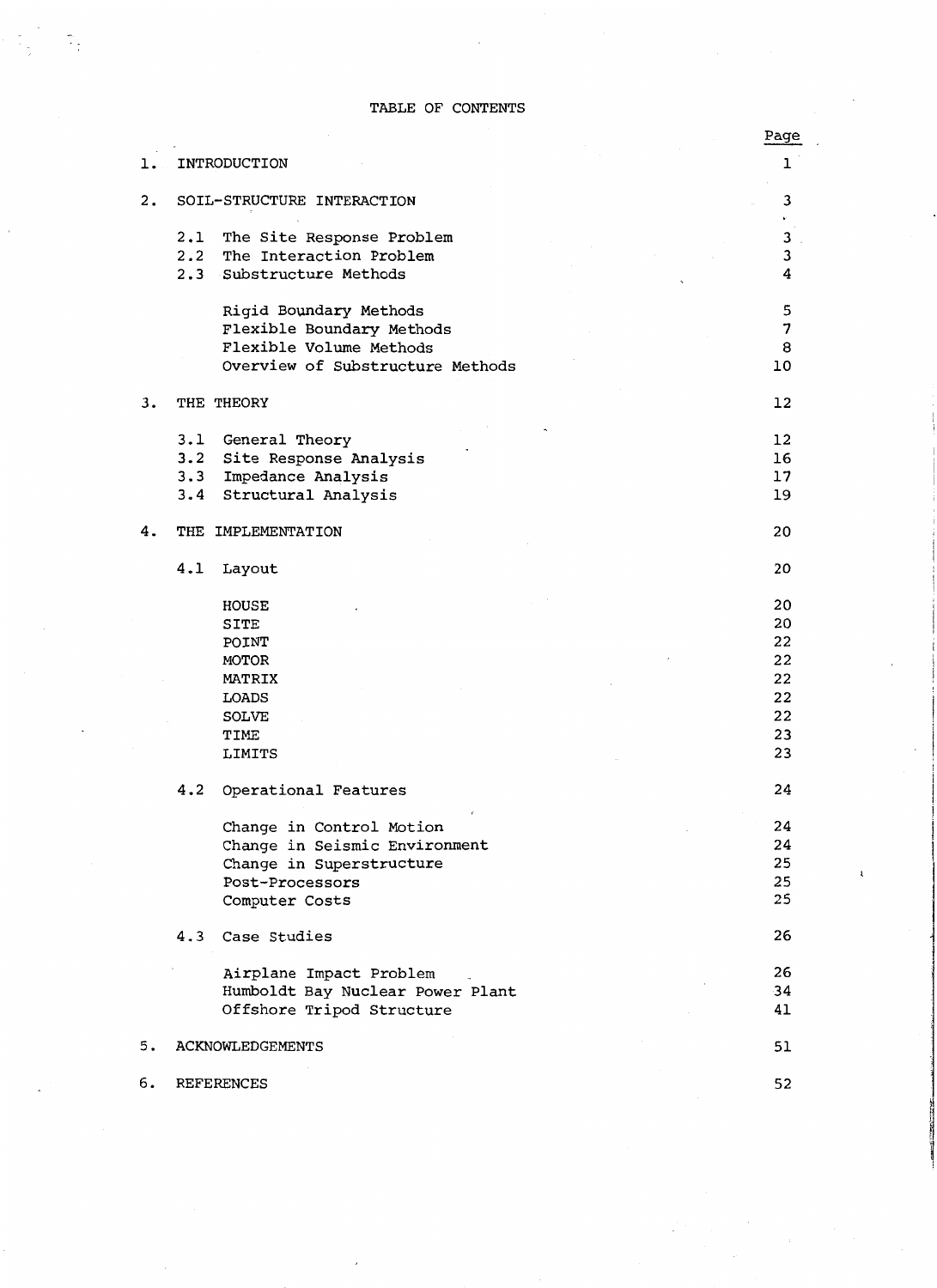### 1. INTRODUCTION

The currently available methods of soil-structure interaction analysis may be subdivided into two main groups: continuum methods and finite element methods.

The continuum methods can properly handle three-dimensional effects but their use *is* for practical purposes limited to the case of rigid foundations. The finite element methods can handle flexible foundations but are usually applicable only to plane strain or axisymmetric situations. Since embedment *is* known to be an important factor and since most engineering structures are truly three-dimensional, there is clearly a need to develop more general methods of analysis.

It is therefore proposed to develop a System for Analysis of Soil-Structure Interaction (SASSI) which can handle much more complex geometries and seismic environments than current methods of analysis. A pilot study of such a system *is* currently in progress at the University *of* California at Berkeley, California, USA. The study has shown that it *is* possible to develop an efficient system with the following capabilities and limitations:

- a) The site is horizontally layered. (visco-elastic layers over a visco-elastic half-space) •
- b) The seismic environment consists of an arbitrary three-dimensional superposition of, perhaps inclined, plane body waves  $(P-$  and  $S$ waves) and surface waves (R- and L-waves).
- c) The structure(s) can be represented by standard three-dimensional finite element models connected to the *soil* at several points within the embedded part of the structure.
- d) The analysis is essentially linear, i.e., the equivalent linear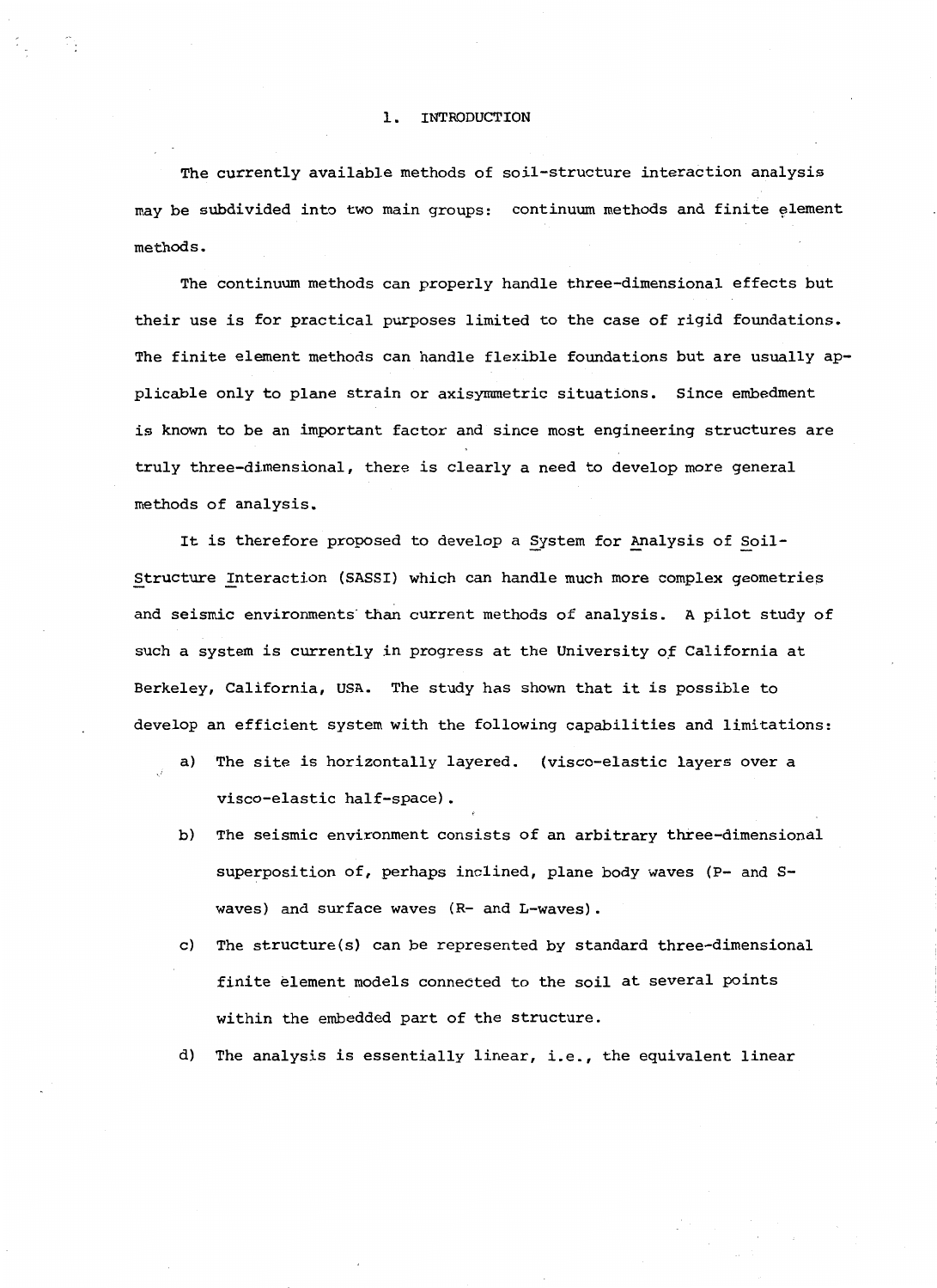method is used to approximate primary nonlinear effects in the free field. Secondary nonlinear effects may be considered in a limited region near the structure.

Within the above limitations and that of available computer capacity the system can handle embedded structures with flexible basements, structurestructure interaction, the effects of torsional ground motions, pile foundations, etc.

As will be discussed below, the system and the associated computer code, SASSI, are modular such that the individual parts of the analysis can be performed separately and complete reanalysis is not necessary if say the structure or the seismic environment are changed.

The system works in the frequency domain and is therefore applicable both to deterministic and probabilistic analysis.

In addition to seismic loads it is also possible to introduce external forces such as impact loads, wave forces or loads from rotating machinery acting directly on the structure.

The project has been going on since January 1979 and all of the key elements of the system have now been completed. The remaining tasks are: implementation of several features which will increase the efficiency and utility of the code, additional verification of the code by comparison with known solutions and application in case studies, development of a number of pre- and post-processors, manuals and other documentation.

 $\overline{2}$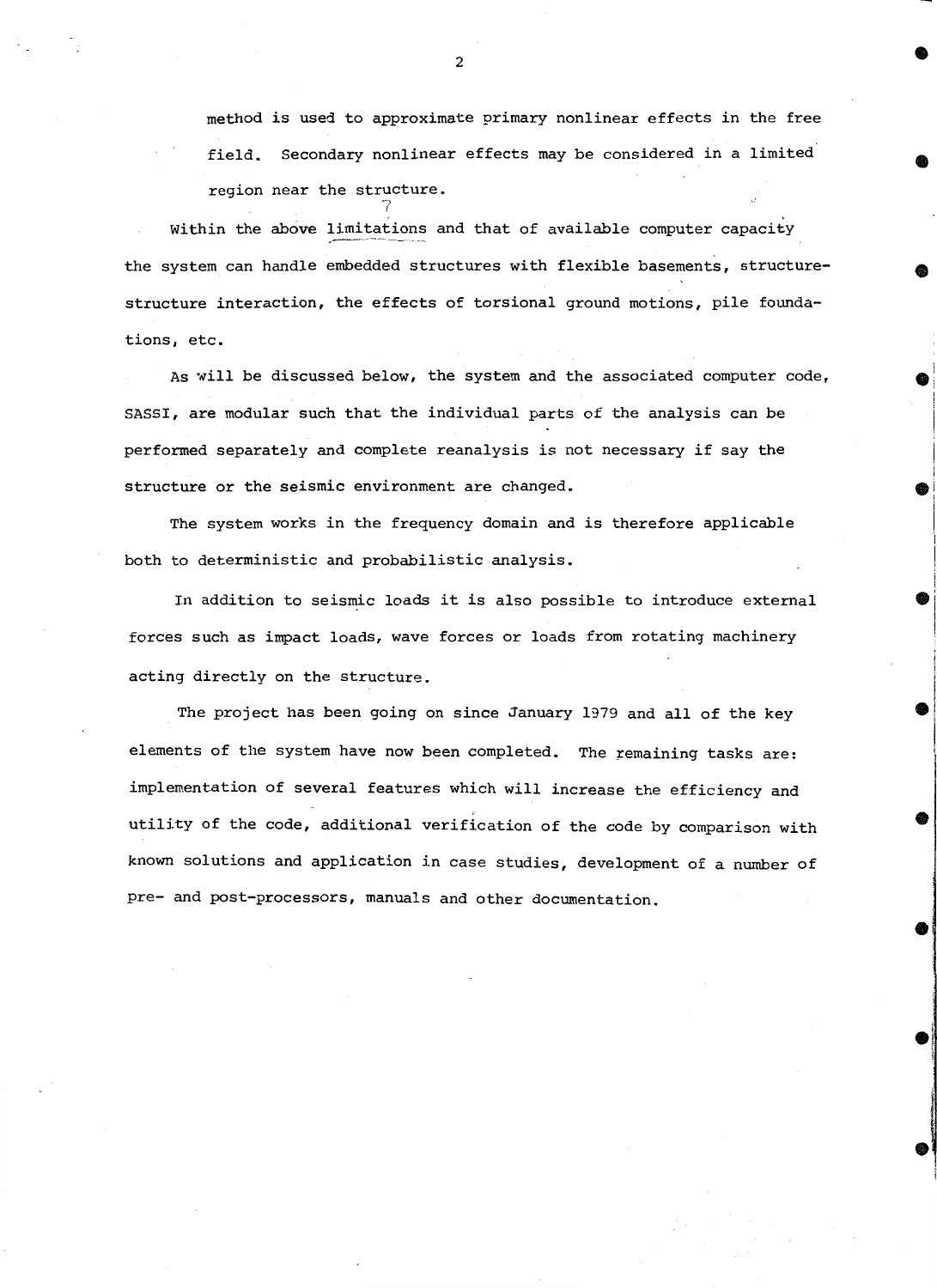### 2. SOIL-STRUCTURE INTERACTION

The current state-of-the-art of seismic soil-structure interaction (SSI) is described in Refs. 1 and 2 •

Seismic loads will be discussed first. All seismic SSI problems involve two distinct parts: the site response problem and the interaction problem.

### 2.1 The Site Response Problem

The site response problem involves the determination of the temporal and spatial variation of the motions in the free field (prior to construetion); usually from a single specified control motion at some control point. As discussed in Ref. 2, it is usually best to choose a control point at the ground surface or at an imaginary outcrop. For the system of analysis described herein it is sufficient to determine the free-field motions within the soil volumes to be excavated before placement of the structure(s).

Site response problems are ill-posed and unique solutions can be obtained only by the introduction of restrictive assumptions regarding the geometry of the site and the nature of the wave field causing the control motion. In practice, consistent solutions can be obtained only for hori zontally layered sites. Hence, the proposed system is limited to this geometry. Possible wave patterns include: vertically propagating body waves, inclined body waves and horizontally propagating surface waves.

### 2.2 The Interaction Problem

The interaction problem involves the determination of the response of the structure(s) to be placed in the seismic environment determined from the site response analysis. As described in Ref. 2, this analysis can be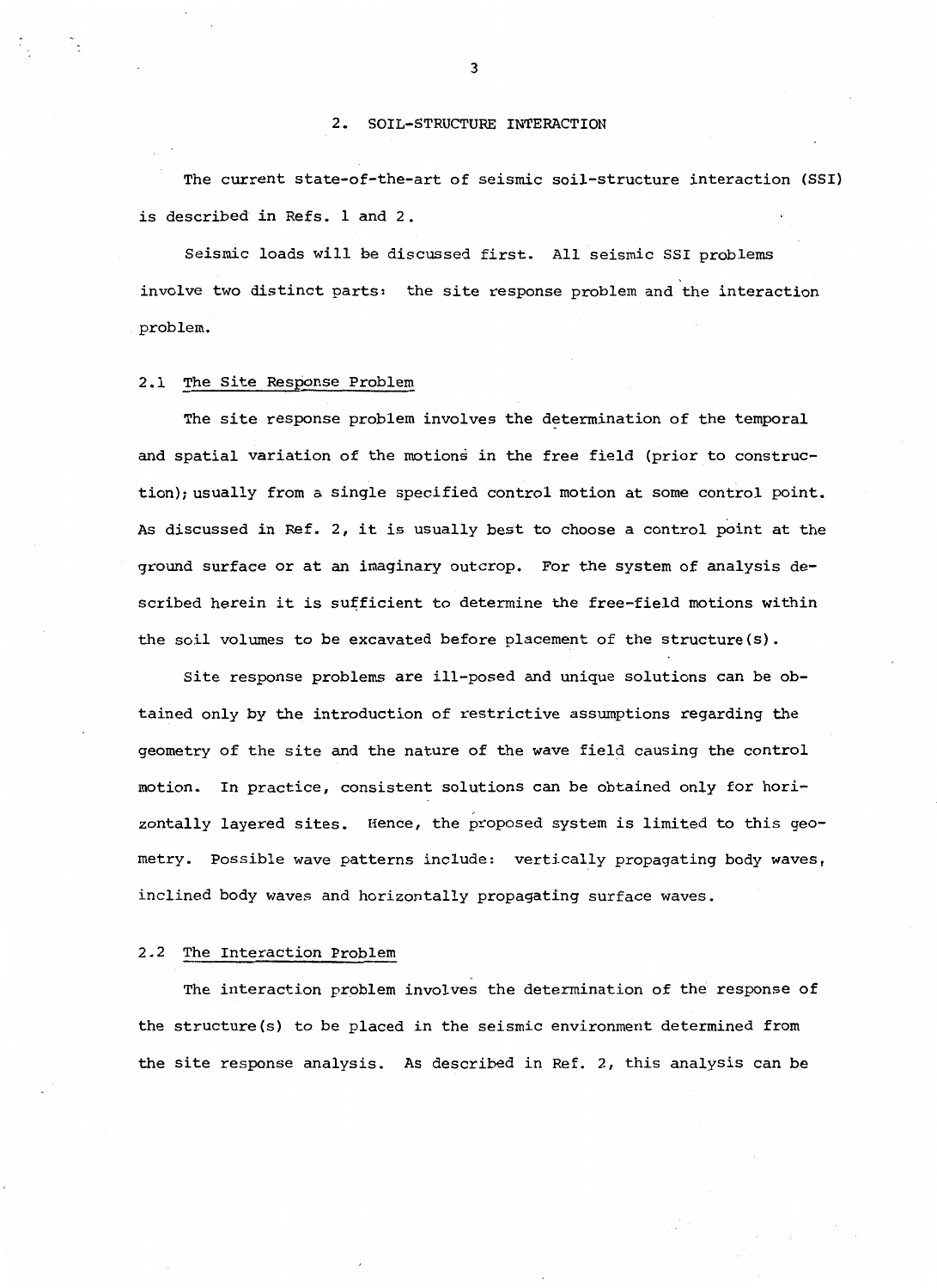performed in several ways each of which involves superposition of two fields of motion. Thus truly nonlinear analysis of SSI is not currently possible. However, nonlinear effects can be approximated by an equivalent linear method.

### 2.3 Substructure Methods

The proposed system employs a substructure method and only such methods will be discussed herein. At the first glance substructuring is the obvious way to handle SSI problems and a large number of methods have been proposed in which the soil mass is treated as a continuum and the structure as a discretized model. The half-space is analyzed first, usually in the frequency domain, and the impedance and scattering properties at the soilstructure interface are established. In the second step these properties are used as boundary conditions in a dynamic analysis of the structure with a loading which depends on the free-field motions. In recent years several substructure methods have appeared in which the half-space solution is obtained by finite element analysis with transmitting boundaries.

For the case of structures founded at the surface substructuring becomes extremely simple, especially for the case when the seismic environment consists of vertically propagating waves, see Ref. 2. However, most real structures are embedded into the half-space. The effects of even shallow embedment can be quite significant and simple substructuring methods cannot handle this problem. The basic difficulty in solving the embedded soilstructure interaction problem is that, because the free-field motions vary considerably with depth, especially in softer materials, it is difficult to specify the distribution of the free-field forces on the embedded part of the structure.

**•** 

**e** 

**•**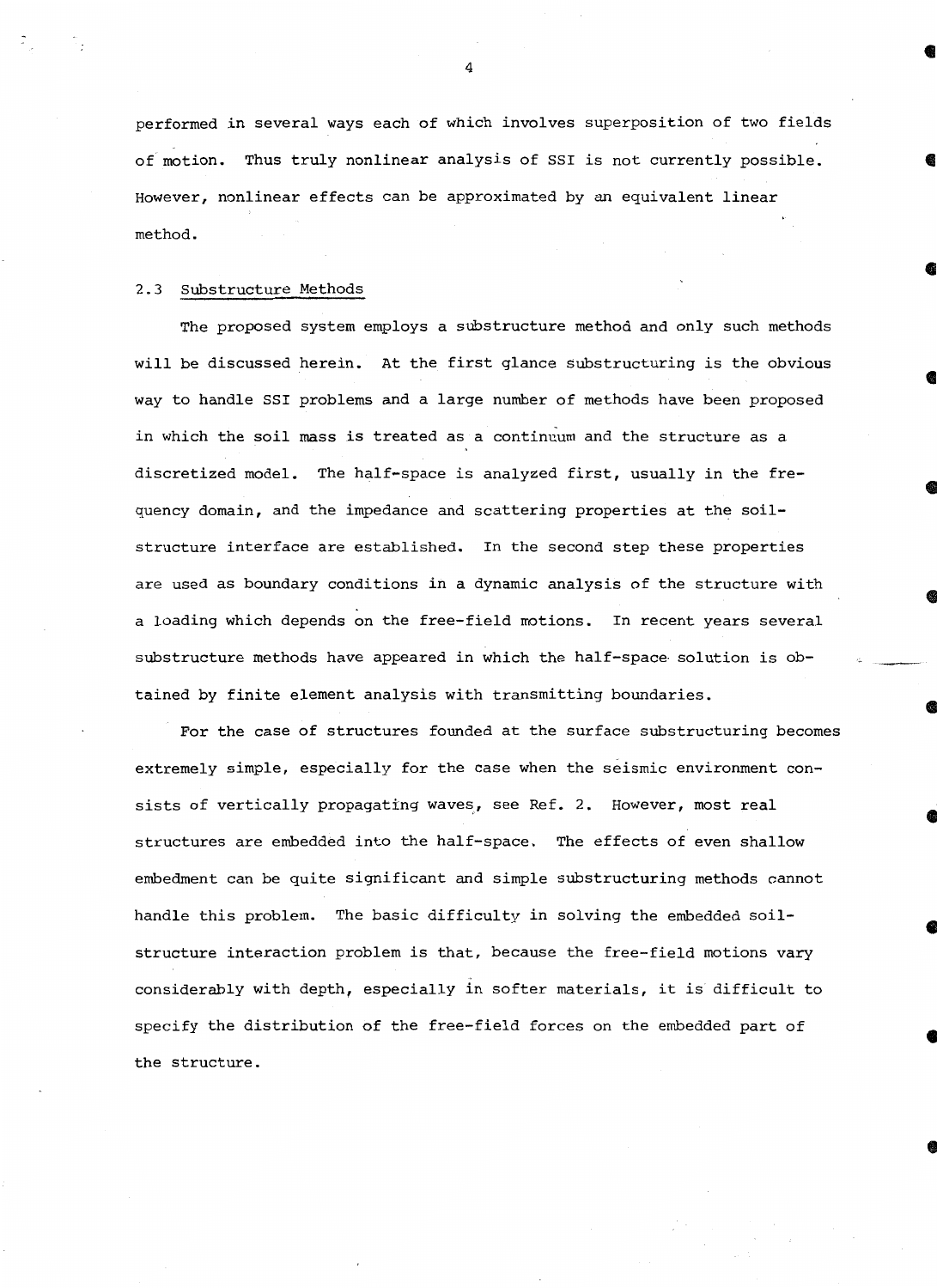The substructure methods which can handle the embedment problem fall into three groups: rigid boundary, flexible boundary and flexible volume methods. This terminology refers to the region over which the structure and the soil are connected.

### Rigid Boundary Methods

Kausel and Roesset (1974) have proposed a rigorous 3-step method for the case of rigid embedded foundations. This procedure is illustrated in Fig. 1. The first step is a scattering problem in which the site includes a rigid massless foundation with the same shape as the actual foundation. The solution to this problem produces a set of rigid body accelerations,  $\ddot{\textbf{u}}_{\textbf{i}}$ , for points in the structure. The second step is a foundation vibration (impedance) problem the solution to which is the impedance matrix for the foundation and with this the springs and dashpots to be used in the third step of the analysis where the loading on the structure is computed from the free-field motions obtained from Step 1. The total displacements follow by superposition of the motions from steps one and three. While the Kausel-Roesset method has been presented only for the case of vertically propagating shear waves it is in fact applicable with other wave fields. Unfortunately, rigorous solutions to the first step are difficult to obtain except by finite element methods and since the second step also requires a finite element analysis the complete 3-step method is rather costly. However, with approximate solutions to Step 1, Kausel et. al. (1978), and Step 2, Novak and Beredugo (1972) , Kausel and Roesset (1975) , the method does lead to economical analyses for the case of vertically propagating waves.

A different, but similar, formulation of the rigid foundation interaction problem has been proposed by Luco et. al. (1975) and used by Day (1977, 1978) to determine the response of structures on cylindrical embedded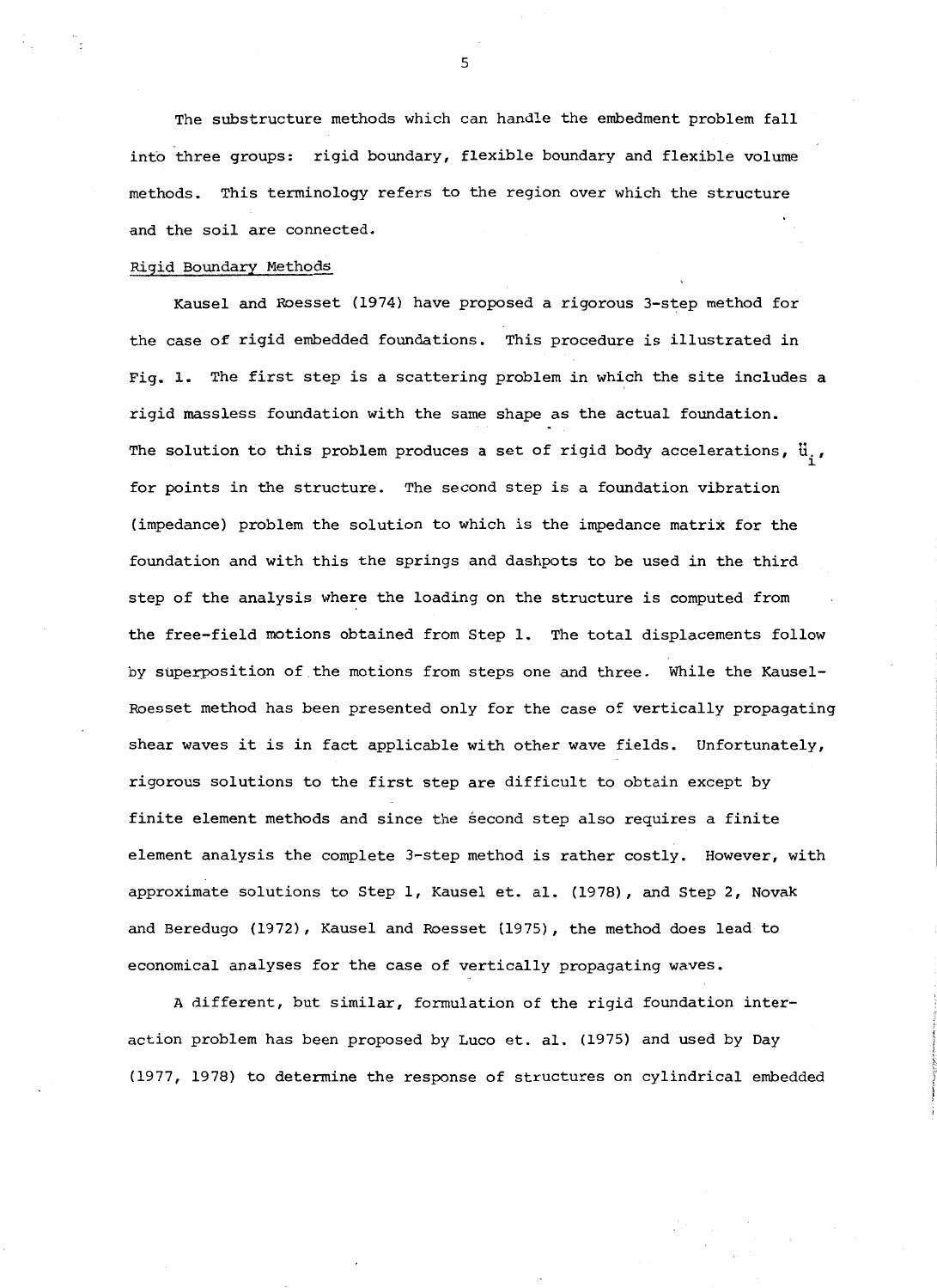

Fig. | 3-STEP METHOD FOR INTERACTION ANALYSIS

• • • • • • •

 $\bullet$   $\bullet$ 

 $\sigma$ 

• •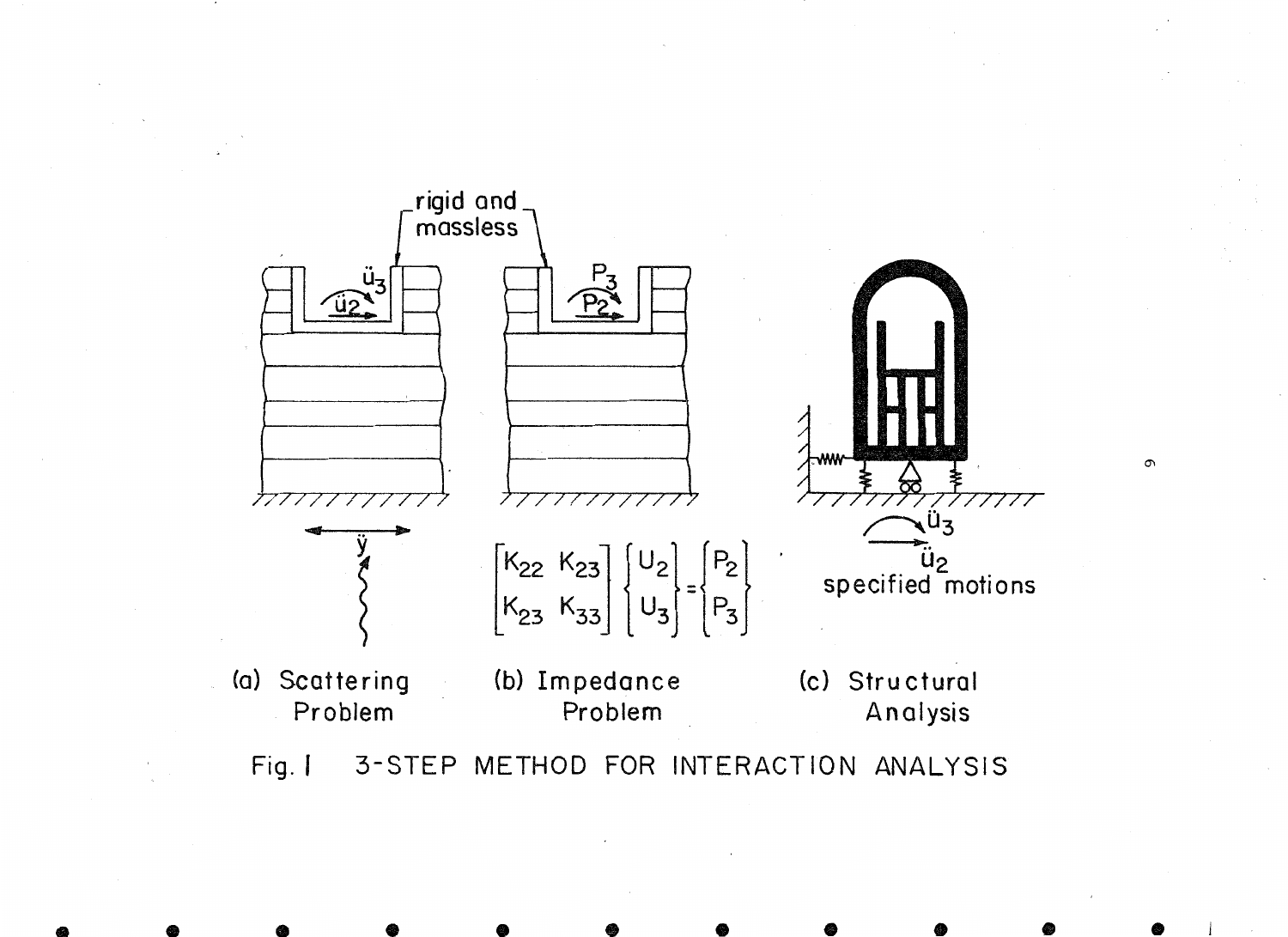foundations subjected to inclined SH-waves. The method is similar to the 3-step method discussed above in that it usually requires two finite element analyses of the models Fig.  $1(a)$  and Fig.  $1(b)$ . The first analysis (the scattering problem} involves determining the forces which the free-field motions exert on the footing when this is held fixed in space. The second analysis (the impedance problem) is identical to that of the above procedure. The third step, which involves matrix algebra is as simple to solve as Step 3 in Fig. l(c). Structural engineers may recognize this method as a sophisticated version of the slope-deflection method. The method can, in principle, consider structure-soil-structure interaction.

A few continuum solutions have been obtained to the above scattering and impedance problems for embedded shapes in a perfect half-space. Thus, Thau and Umek (1973, 1974), Thau et. al. (1974}, Dravinski and Thau (1976a, 1976b}, Luco et. al. (19.75}, and Trifunac (1972) have developed solutions for a number of plane-strain problems involving rigid footings of rectangular and semi-circular cross sections. The most common excitation is SHwaves. Some three-dimensional problems involving rigid semi-spherical and semi-ellipsoidal foundations have been solved by continuum methods, Luco (1976b), Apsel and Luco (1976). Considering the mathematical difficulties in obtaining continuum solutions for more complicated, perhaps flexible, shapes embedded in layered systems and excited by different seismic environments, it must realistically be assumed that for practical problems both the scattering problem and the impedance problem have to be solved by some type of discretized procedure, say finite element methods.

### Flexible Boundary Methods

If the flexibility of the embedded part of the structure is to be considered, a flexible boundary method must be used. Rigorous finite element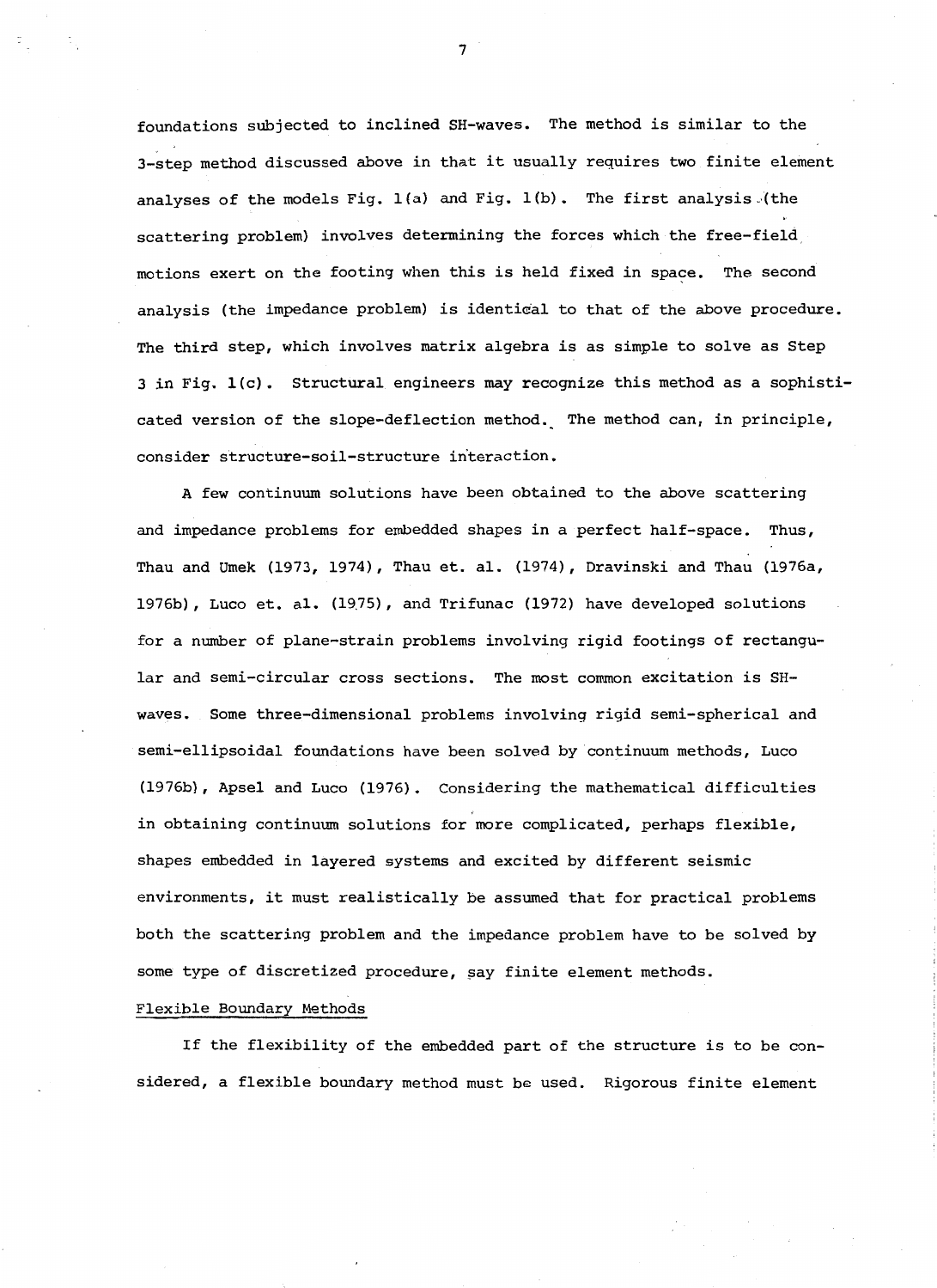methods for this case have been developed by Chopra and Gutierrez (1973) and Aydinoglu (1977) for surface structures and by Gutierrez (1976), Gutierrez and Chopra (1977, 1978) for embedded structures. These methods have, in principle, the ability to consider not only flexible foundations but also structure-soil-structure interaction.

As with the methods discussed above, the complete solution of a soilstructure interaction problem requires first the evaluation of a site response (scattering) problem similar to that shown in Fig. l(a) to determine the motion of the now flexible boundary, and second the solution of an impedance problem similar to the one 'stated in Fig. l(b). The latter problem now involves more degrees-of-freedom and leads to a larger impedance matrix. The third step involves a structural analysis of the structure alone and is only slightly more complicated than the problem shown in Fig.  $l(c)$ .

### Flexible Volume Methods

The proposed system uses a new substructuring method which is based on the observation that both the scattering and the impedance problems can be greatly simplified if more common degrees-of-freedom between the half-space and the structure are included in the interaction problem, and if the structure and the soil are partitioned in a different way. According to this partitioning, interaction occurs at all nodes of the embedded part of the structure, and the mass, damping and stiffness matrices of the structure are reduced by the corresponding properties of the excavated mass of soil. Since the general substructure theorem, Gutierrez and Chopra (1977, 1978), remains valid for this partitioning the substructure interaction analysis can now be performed as indicated by the last column of Fig. 2.

8

**e** 

**•** 

**e** 

**1** 

**•** 

•

**e**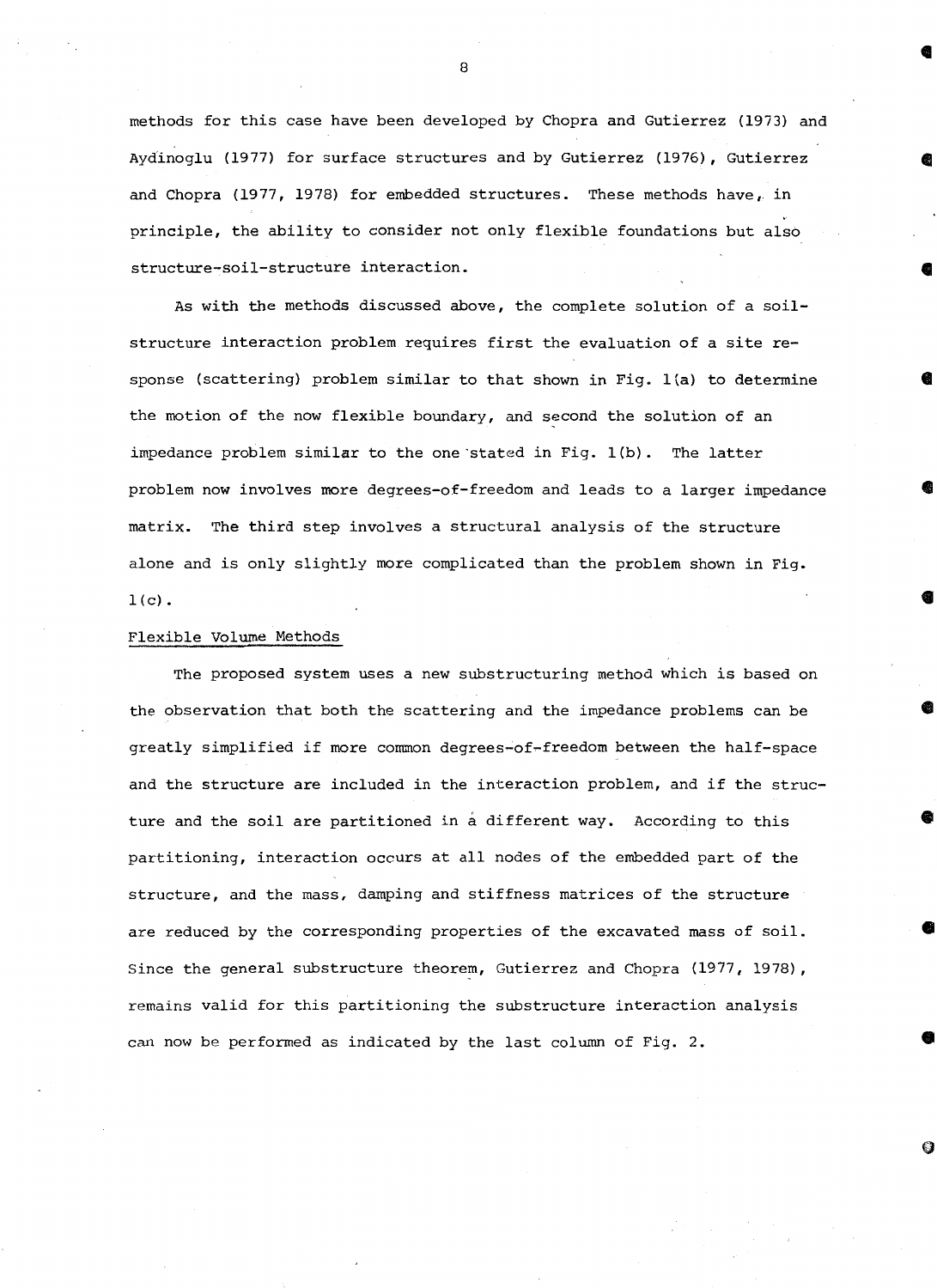| Method                                    | <b>Rigid Boundary</b>      | <b>Flexible Boundary</b> | <b>Flexible Volume</b> |  |  |  |
|-------------------------------------------|----------------------------|--------------------------|------------------------|--|--|--|
| Site Response<br>Problem                  | (a)                        | (a)                      | (a)                    |  |  |  |
| Scattering<br>Problem                     | free<br>or<br>fixed<br>(b) | (d)                      | none                   |  |  |  |
| Impedance<br>Problem<br>· loaded node     | (c)                        | (e)                      | (f)                    |  |  |  |
| Structural<br>Analysis                    | <b>Standard</b>            | Standard +               | Standard +             |  |  |  |
| SUMMARY OF SUBSTRUCTURE METHODS<br>Fig. 2 |                            |                          |                        |  |  |  |

 $\frac{\lambda}{\lambda}$ 

 $\label{eq:2.1} \mathcal{L}(\mathcal{L}^{\text{max}}_{\text{max}}(\mathcal{L}^{\text{max}}_{\text{max}}(\mathcal{L}^{\text{max}}_{\text{max}}(\mathcal{L}^{\text{max}}_{\text{max}})))$ 

 $\mathcal{L}^{(1)}$ 

 $\frac{1}{\sqrt{2}}$ 

 $\sim$ 

1.0

 $\sim$   $\epsilon$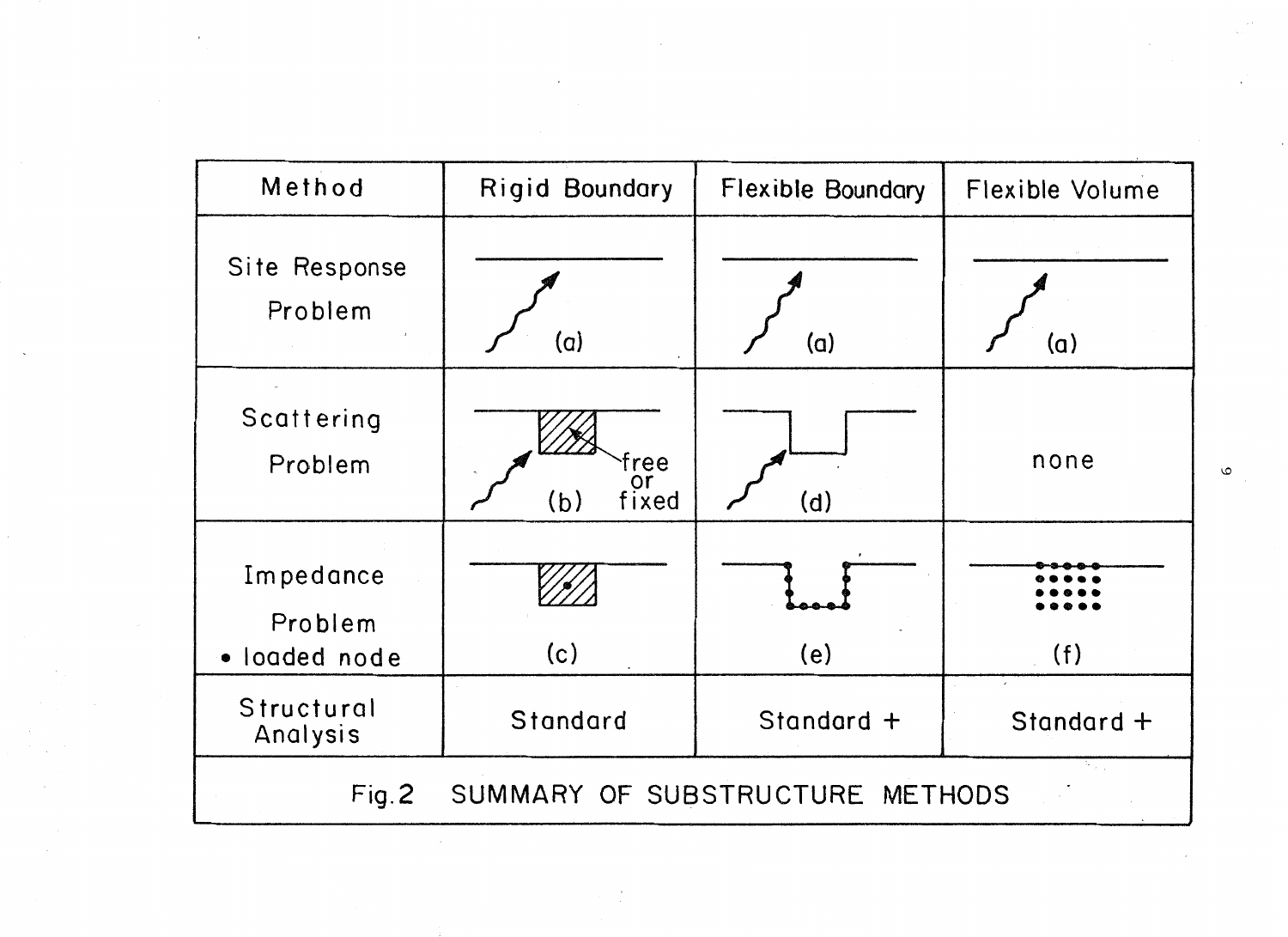For horizontally layered sites the site response problem can be solved by the methods described in Chapter 3. Current state-of-the-art would allow the consideration of any superposition in three dimensions of plane vertical and inclined body waves and surface waves in horizontally layered viscoelastic systems with nonlinearities considered by the equivalent linear method.

**•** 

•

**•** 

**•** 

**e** 

**•** 

**•** 

•

**•** 

Using this approach the scattering problem is eliminated and the impedance problem is reduced to the larger but simpler problem of determining the impedance matrix for a limited number of nodes in a horizontally layered visco-elastic system. The problem is simpler than the other impedance problems shown in Fig. 2 because of the more regular boundary at the surface. As discussed below, the impedance matrix is most conveniently determined as the inverse of the dynamic flexibility matrix in the frequency domain.

The structural analysis step is only slightly complicated by the addition of more interacting nodes and follows the same procedure as for the flexible boundary methods.

### Overview of Substructure Methods

Consider now the computational task involved in determining the response of a structure to say Rayleigh waves in a layered subgrade by each of the above three methods. For all methods the site response problem shown in Fig. 2(a) would have to be solved first. This effort is therefore common to all methods. In any case it is relatively simple and can be solved by the procedures described in the next chapter. The structural analysis is similar for all methods and involves essentially the same effort for all methods. Both the rigid boundary and the flexible boundary methods involve two large three-dimensional finite element analyses to solve the scattering and impedance problems (Figs. 2(b) and 2(c) or Figs. 2(d) and 2(e)). However, the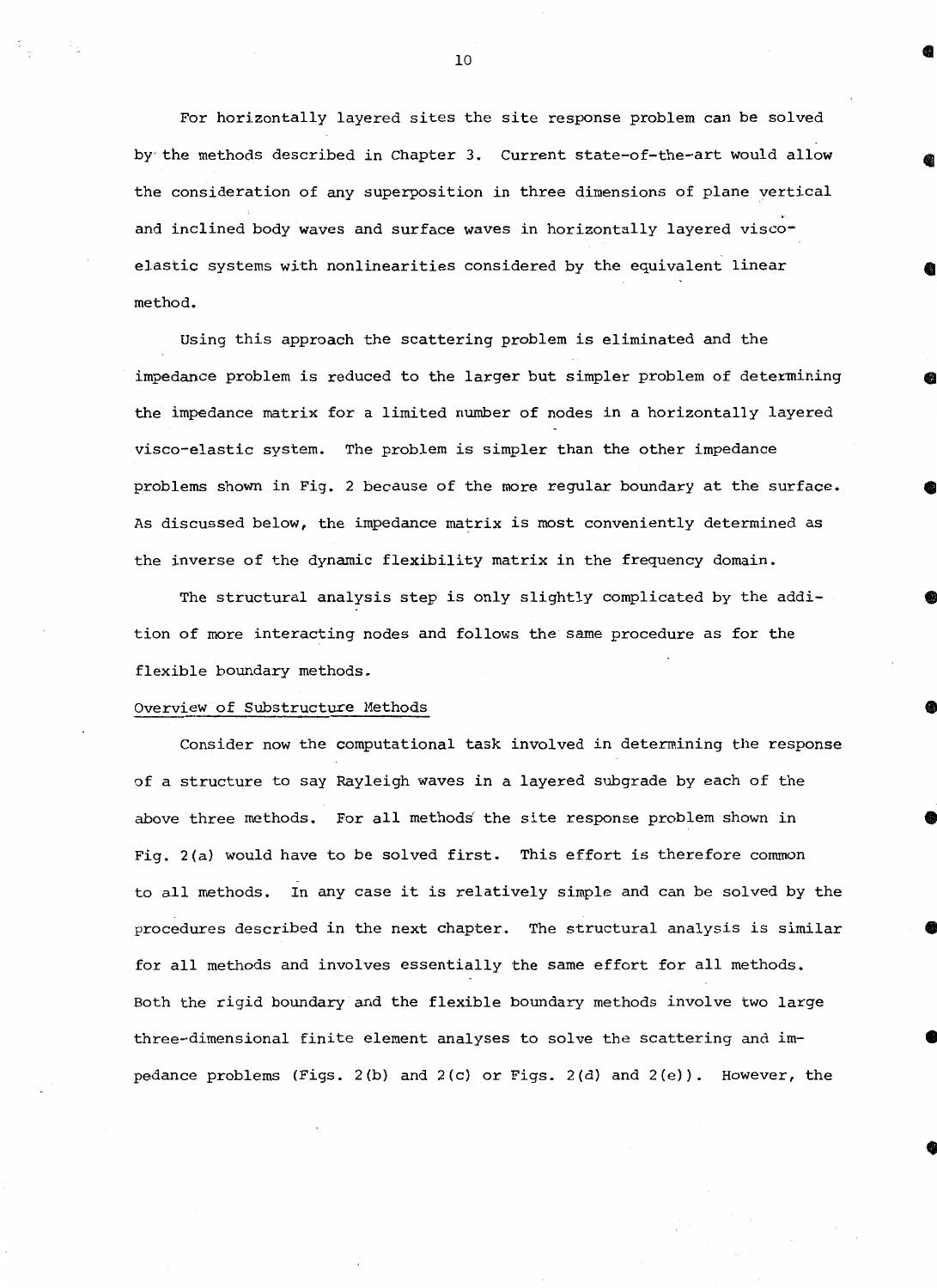flexible volume method involves only one finite element analysis (Fig. 2(f)) and this problem can, as will be shown below, be solved extremely efficiently by superposition of axisymmetric solutions. It would therefore appear that the rigid and flexible boundary methods are not competitive with the flexible volume method used in the proposed system of interaction analysis.

### External Loads

The analyses of the response of structures to external loads such as impact loads acting directly on the structure do not require the solution of the site response and scattering problems since the free field *is* at rest with this load condition. However, the impedance and structural analysis problem must be solved. The proposed substructuring method *is* also convenient for this type of loading since the impedance problem is greatly simplified. Furthermore, with this substructuring method it becomes possible to consider seismic and external loads simultaneously.

### Near and Far Field Motions

Up to this point it has been tacitly assumed that the interaction points in Fig. 2(f) are common to the structure and the soil. Actually, only some of them need to be common points. This is important for the applications of the flexible volume method. For example, by placing a node at some distance from the structure the motions at the location of the extra node can be determined. Also, as will be discussed in connection with one of the case studies in Section 4.3 the introduction of extra nodes near the basement makes it possible to consider secondary nonlinear effects in a region near the structure.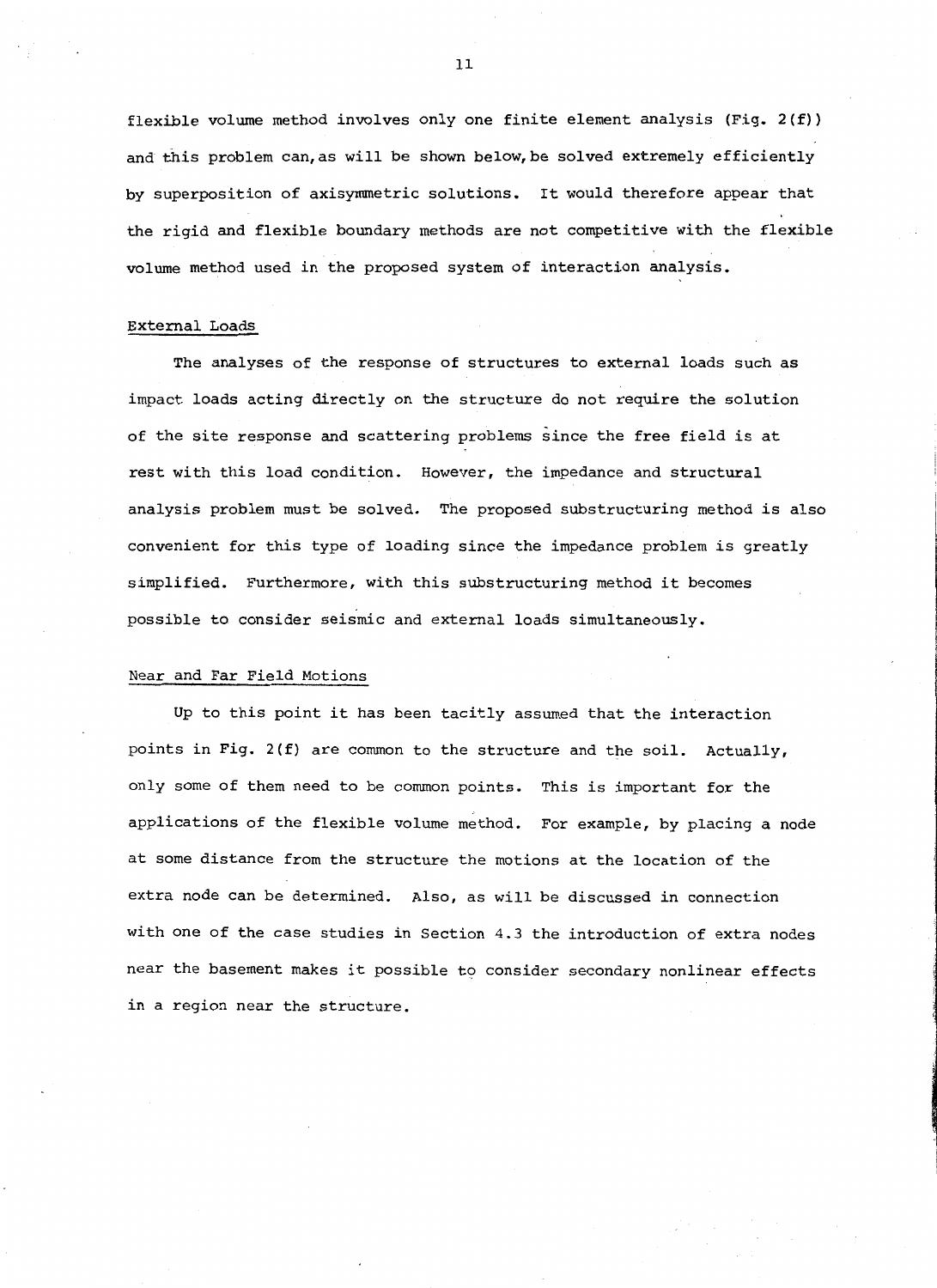### 3. THE THEORY

The proposed system uses the flexible volume method described above and has the capabilities and limitations listed in Chapter 1. Effective methods have been developed for solving the site response problem, the impedance problem and the structural analysis problem. •

### 3.1 General Theory

The entire analysis is performed in the frequency domain using the complex response method and finite element techniques as explained in Appendix A of Ref. 2. Thus damping is accounted for by forming all stiffness matrices from complex moduli. Transient motions are handled by Fast Fourier Trans- • form techniques or (optionally) by random vibration techniques as for the PLUSH program, Ref. 3.

In the flexible volume substructuring method the structure(s) and the • foundation are partitioned as shown in Fig. 3. In this partitioning the structure, Fig.  $3(c)$ , consists of the superstructure plus the basement minus the excavated soil and the foundation consists of the original site, Fig. 3(b), i.e., the soil to be excavated is retained with the foundation. Interaction between the structure and the foundation occurs at all basement nodes. **Executive Section 2** and 2 and 2 and 2 and 2 and 2 and 2 and 2 and 2 and 2 and 2 and 2 and 2 and 2 and 2

The equation of motion for the complete problem, Fig. 3(a) is:

$$
[M] {\hat{\mathfrak{a}}} + [K] {\hat{\mathfrak{a}}} = {\hat{\mathfrak{Q}}}_b
$$
 (1)

**•** 

••

**•** 

where [M] and [K] are the total mass and stiffness matrices, respectively.  ${\hat{q}}$  is the vector of nodal point displacements and  ${\hat{Q}}_b$  are the external forces. Since the source of excitement is outside the model,  $\{\hat{Q}_{\mathbf{k}}\}$  has non-zero elements only at the degrees of freedom corresponding to boundary nodes, which are assumed to be far away from the structure.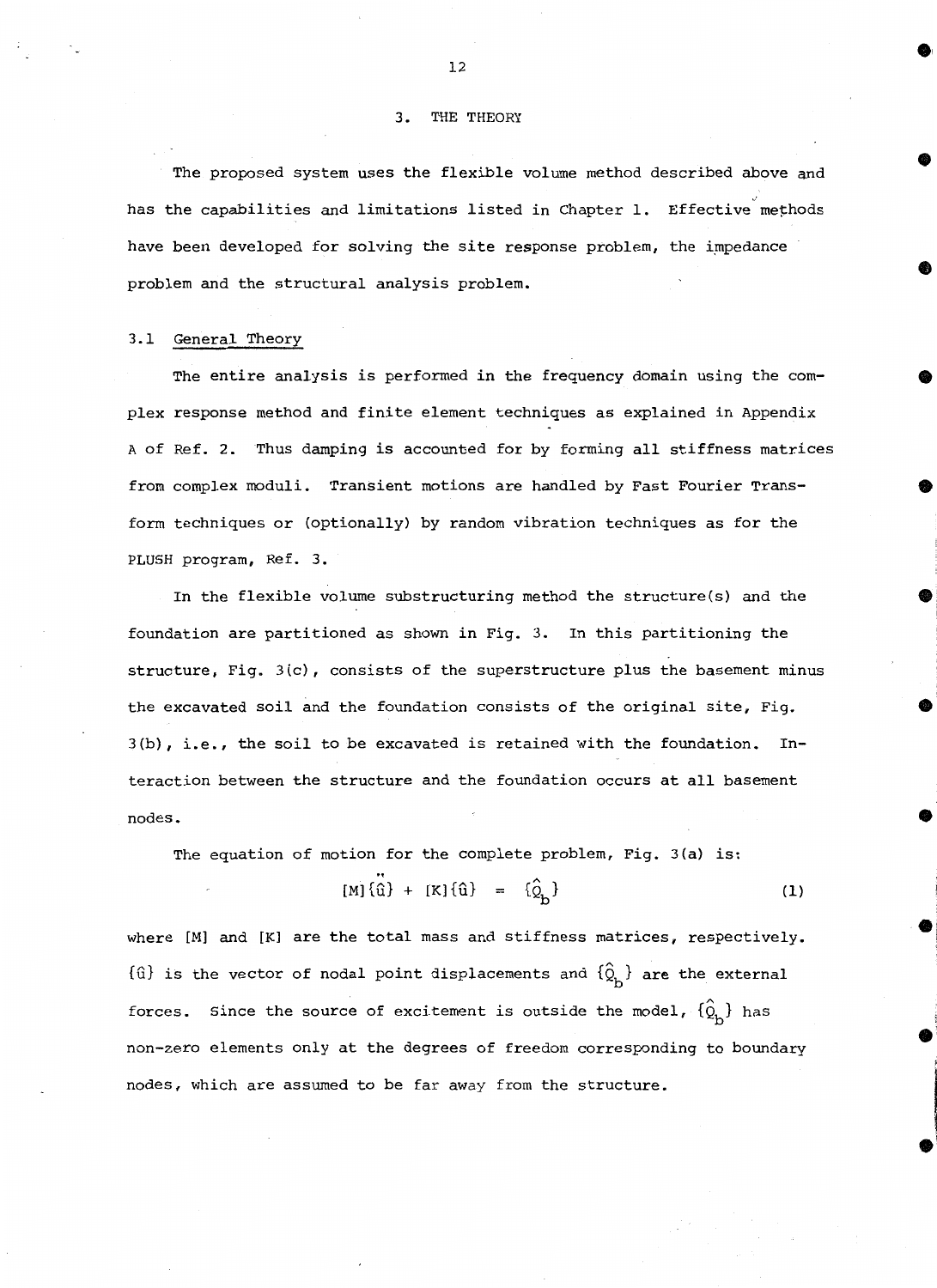

FIG. 3 SUBSTRUCTURING OF INTERACTION MODEL

 $\frac{1}{3}$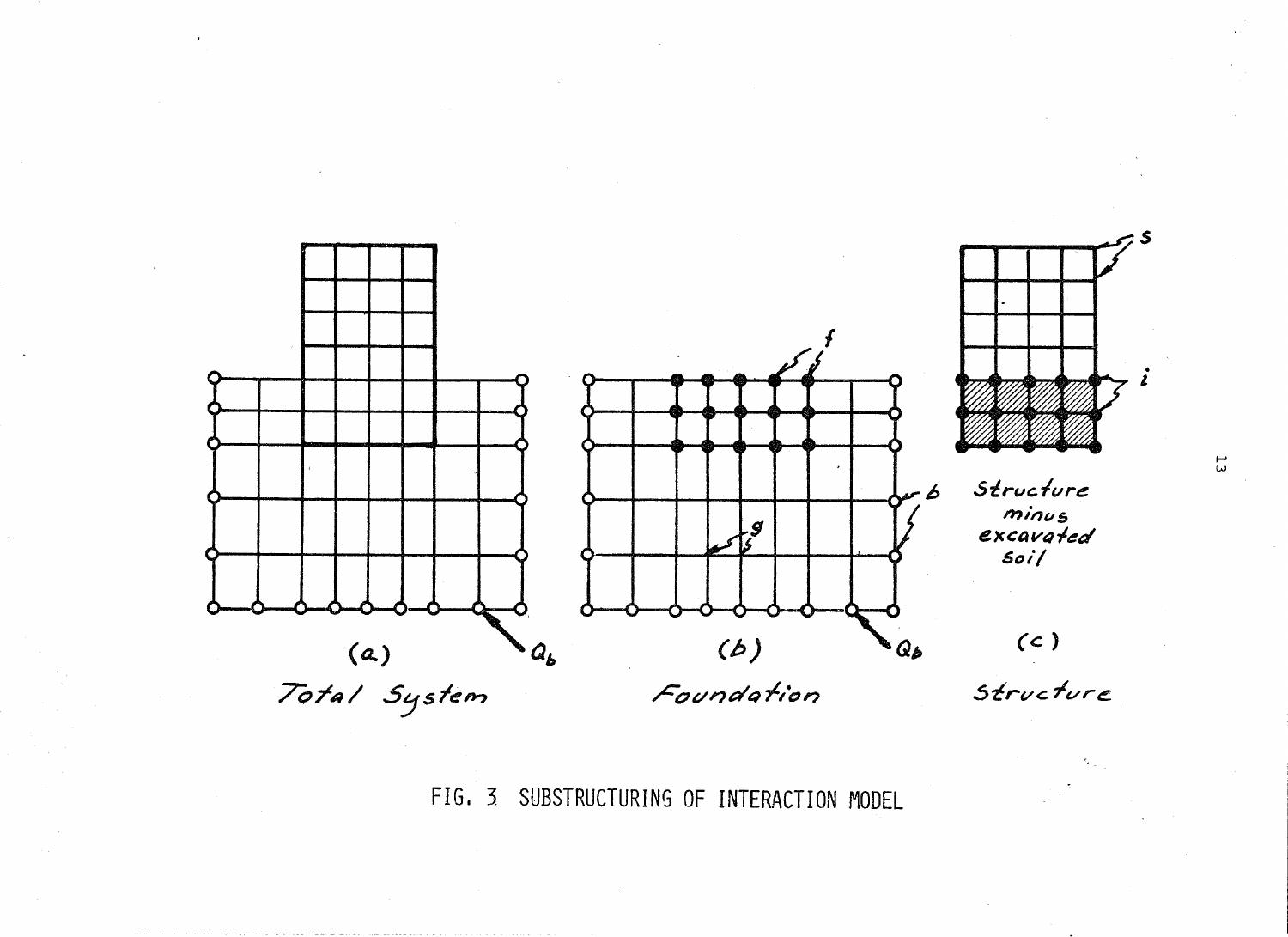For harmonic excitation of the frequency  $\omega$  the load and displacement vectors can be written:

$$
\hat{Q}_{\mathbf{b}}^{\dagger} = \{ Q_{\mathbf{b}}^{\dagger} \mathbf{b} e^{\mathbf{i}\omega t} \tag{2}
$$

and

 $\hat{u} = \{u\}e^{i\omega t}$  (3)

**e** 

**•** 

•

**•** 

 $\bullet$ 

I

 $\bullet$ **In 17th Accounts Ave** I

**International Properties** 

In the company of the contract of the contract of

el

 $\bullet$ 

where  $\{Q_{\mathbf{b}}\}$  and  $\{u\}$  now contains complex force and displacement amplitudes. Hence, for each frequency the equation of motion takes the form

$$
[C] \{u\} = \{Q_h\} \tag{4}
$$

where [C] is a complex, frequency dependent stiffness matrix:

[C] = 
$$
[K] - \omega^2 [M]
$$
 (5)

Similar equations of motion can be written for each of the substructures in Fig. 3. Introducing the following·subscripts which refer to degrees of freedom (DOF) associated with different nodes:

| Subscript | Nodes             |                 |  |
|-----------|-------------------|-----------------|--|
| s         | superstructure    |                 |  |
| i         | basement          | See also Fig. 3 |  |
| f         | excavated soil    |                 |  |
| b         | external boundary |                 |  |
| g         | remaining soil    |                 |  |

the equation of motion for the foundation (Substructure 1) in Fig. 3 (b) can be written

$$
\begin{bmatrix} c_{\mathbf{f} \mathbf{f}} & c_{\mathbf{f} \mathbf{g}} & c_{\mathbf{f} \mathbf{b}} \\ c_{\mathbf{g} \mathbf{f}} & c_{\mathbf{g} \mathbf{g}} & c_{\mathbf{g} \mathbf{b}} \\ c_{\mathbf{b} \mathbf{f}} & c_{\mathbf{b} \mathbf{g}} & c_{\mathbf{b} \mathbf{b}} \end{bmatrix} \begin{bmatrix} u_{\mathbf{f}} \\ u_{\mathbf{g}} \\ u_{\mathbf{b}} \end{bmatrix} = \begin{bmatrix} 2_{\mathbf{f}} \\ 0 \\ 0 \\ 0 \end{bmatrix}
$$
 (6)

where  $\{Q_f\}$  are the interaction forces from the structure in Fig. 3(c). Similarly, the equation for the structure (Substructure 2) in Fig. 3(c)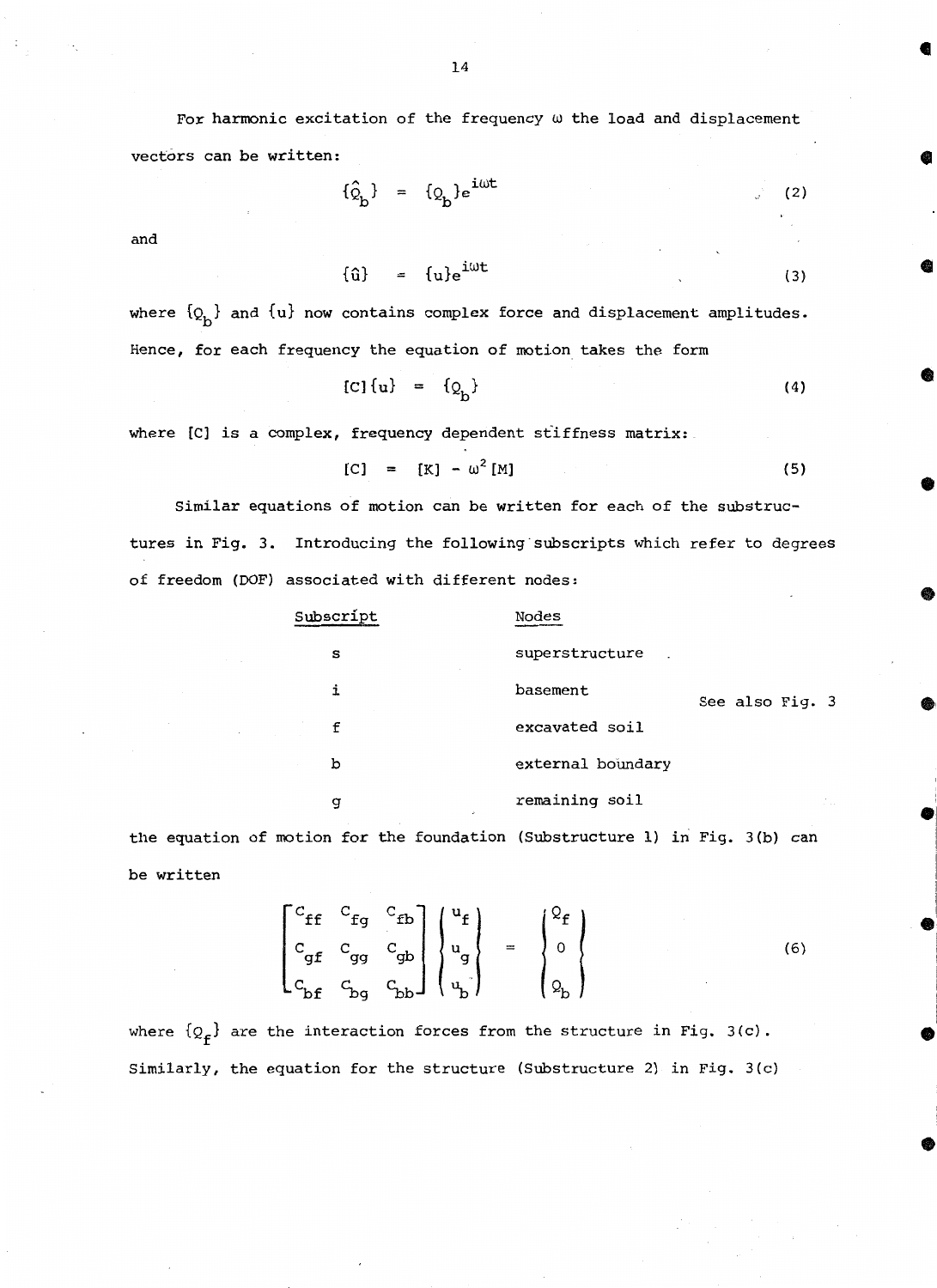can be written:

$$
\begin{bmatrix} c_{ss} & c_{si} \\ c_{is} & (c_{ii} - c_{ff}) \end{bmatrix} \begin{bmatrix} u_s \\ u_f \end{bmatrix} = \begin{bmatrix} 0 \\ -Q_f \end{bmatrix}
$$
 (7)

where compatibility of displacements  $(u_i=u_f)$  and equilibrium  $(Q_i+Q_f=0)$  has been enforced. The term  $(C_{ii}-C_{ff})$  simply indicates the stated partitioning according to which the stiffness and mass of the excavated soil is subtracted from the stiffness of the structure.

Assuming that the external boundary is very far away from the structure the equation of motion for the free field (Substructure 1) can be written:

$$
\begin{bmatrix} C_{\mathbf{f} \mathbf{f}} & C_{\mathbf{f} g} & C_{\mathbf{f} b} \\ C_{\mathbf{g} \mathbf{f}} & C_{\mathbf{g} g} & C_{\mathbf{g} b} \\ C_{\mathbf{b} \mathbf{f}} & C_{\mathbf{b} g} & C_{\mathbf{b} b} \end{bmatrix} \begin{bmatrix} u_{\mathbf{f}}^{i} \\ u_{g}^{i} \\ u_{g}^{i} \\ u_{b}^{i} \end{bmatrix} = \begin{bmatrix} 0 \\ 0 \\ 0 \\ 0 \\ 0 \end{bmatrix} \tag{8}
$$

where  $\{u^{\dagger}\}$  are the free-field motions (the solution to the site response. problem). Subtraction of Eq. 8 from Eq. 6 yields:

$$
\begin{bmatrix}\nC_{\underline{f}f} & C_{\underline{f}g} & C_{\underline{f}g} \\
C_{\underline{g}f} & C_{\underline{g}g} & C_{\underline{g}b} \\
C_{\underline{h}f} & C_{\underline{h}g} & C_{\underline{h}b}\n\end{bmatrix}\n\begin{bmatrix}\nr_g \\
r_g \\
r_g\n\end{bmatrix} = \n\begin{bmatrix}\nQ_{\underline{f}} \\
0 \\
0 \\
0\n\end{bmatrix}
$$
\n(9)

where  $\{r\} = \{u\} - \{u\}$  are the interaction displacements. By partitioning Eq. 9 as indicated  $\{r_q\}$  and  $\{r_b\}$  can be eliminated and  $\{Q_f\}$  can be expressed in the form:

$$
\{Q_f\} = [X_f] \{r_f\} = [X_f] (\{u_f\} - \{u'_f\})
$$
 (10)

'\

The frequency dependent matrix  $[X_f]$  is called the impedance matrix and an effective method for determining this matrix without using the large matrix in Eq. 9 will be described in Section 3.3.

Substitution of Eq. 10 into Eq. 7 yields: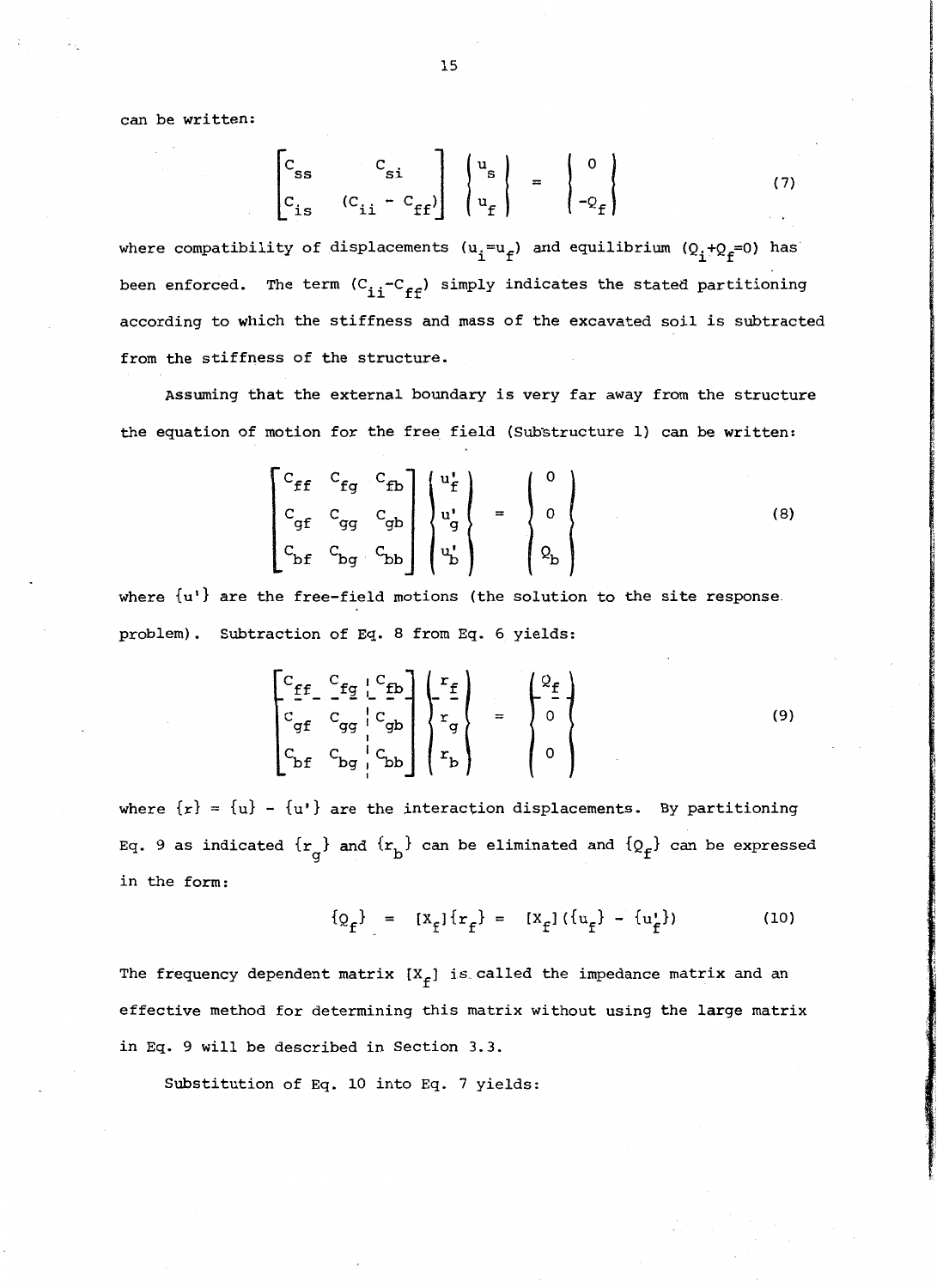$$
\begin{bmatrix} c_{ss} & c_{si} \\ c_{is} & (c_{ii} - c_{ff} + x_f) \end{bmatrix} \begin{bmatrix} u_s \\ u_f \end{bmatrix} = \begin{bmatrix} 0 \\ [x_f] \{u_f\} \end{bmatrix}
$$
 (11)

from which the final motions of the structure can be determined.

Thus the solution of the soil-structure interaction problem has been reduced to three steps:

1. Solve the site response problem

to determine the free field motions  $\{u^{\prime}_{\mathbf{f}}\}$  within the embedded part of the structure, see Fig. 2(a).

- 2. Solve the impedance problem to determine the matrix  $[X_f]$ , see Fig. 2(f).
- 3. Solve the structural problem

This involves forming the complex stiffness matrices and load vector shown in Eq. 11 and solving this equation for the final displacements.

### 3.2 Site Response Analysis

As previously stated the original site is assumed to consist of horizontal soil layers overlying a uniform half-space. All material properties are assumed to be visco-elastic. However, the stiffness and damping of each layer are adjusted by the equivalent' linear method, see Ref. 2, p. A-7 to p. A-8.

As described in Chapter 4 of Ref. 2 methods have been developed to solve the site response problem corresponding to inclined body waves and surface waves.

With the proposed system only the displacement of the layer interfaces where the structure is connected are of interest. Thus, and this is possible for all of the above wave types, displacement amplitudes will be expressed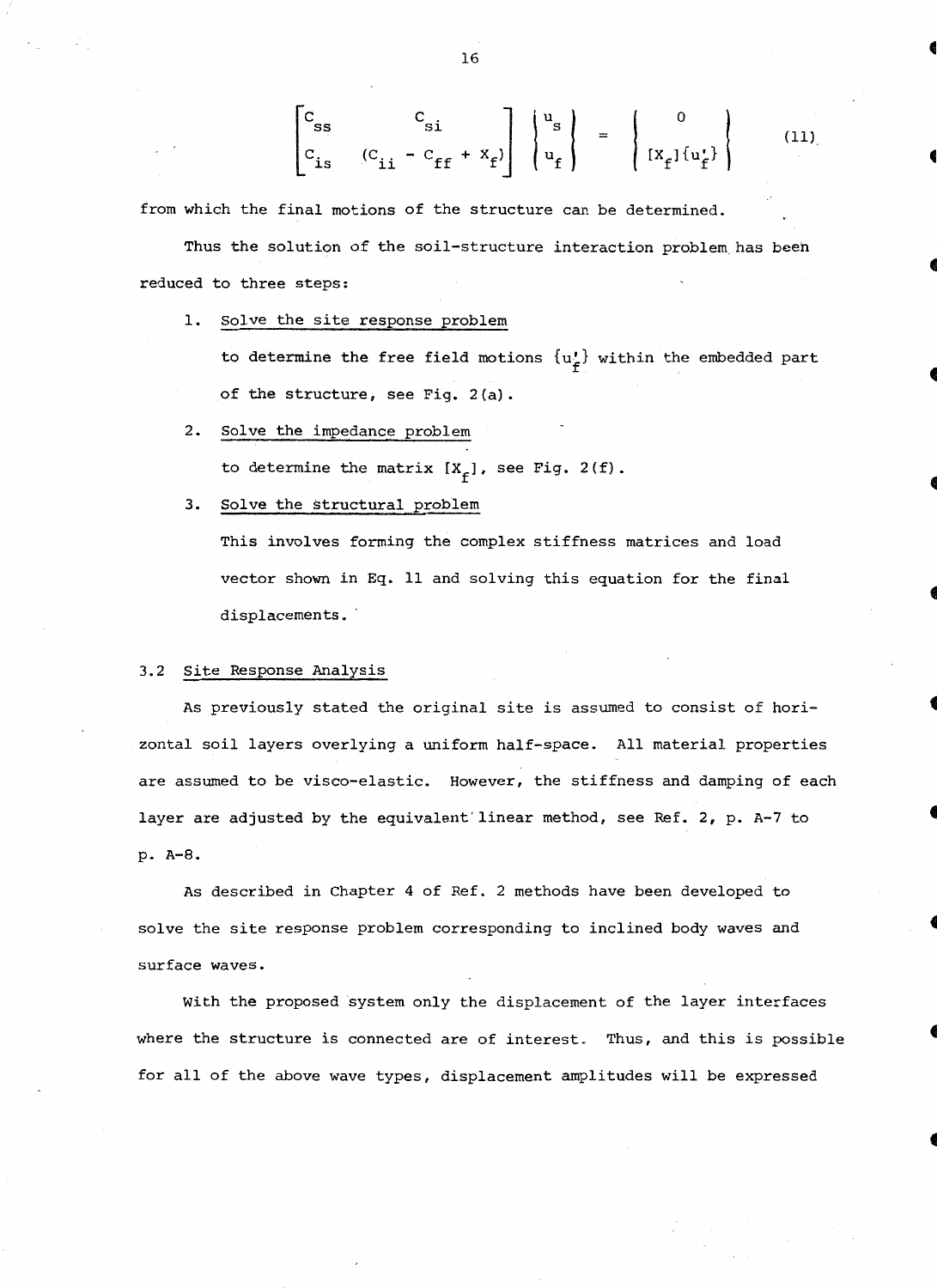on the form

$$
\{u_f^*(x)\} = \{u_f\}e^{\dot{1}(\omega t - kx)}
$$
 (12)

where  $\{U_f\}$  is a vector (mode shape) which contains the interface amplitudes at the control point  $(x=0)$  and k is a complex wave number which expresses how fast the wave propagates and decays in the horizontal x-direction. Effective discrete methods have been developed at the University of California, Chen (1980), for determining appropriate mode shapes and wave numbers corresponding to control motions at any layer interface for inclined P-, svand SH-waves, Rayleigh waves, see Ref. 2, and'Love waves. Any combination of such waves can be applied simultaneously.

### 3.3 Impedance Analysis

The impedance matrix  $[X_f]$  is similar to a dynamic stiffness matrix for the interaction nodes. Thus it can be determined as the inverse of the dynamic flexibility matrix, [F), for these nodes. The columns of [F) can be determined by successively applying unit amplitude loads of each DOF and determining the displacement amplitudes of the nodes.

Since the foundation is a simple layered system these displacements can be determined from the axisymmetric finite element model shown in Fig. 4. This model consists of a single column of special cylindrical elements which has three degrees of freedom at the center nodes and transmitting boundaries, Kausel (1975), at the perimeter. The radius of the column is chosen smaller than the smallest distance between nodes in the basement and the unit load can be applied vertically or horizontally at any of the central nodes. From this model displacement amplitudes can be obtained both at the central nodes and at any point outside the cylindrical elements, i.e., at all interaction (basement) nodes.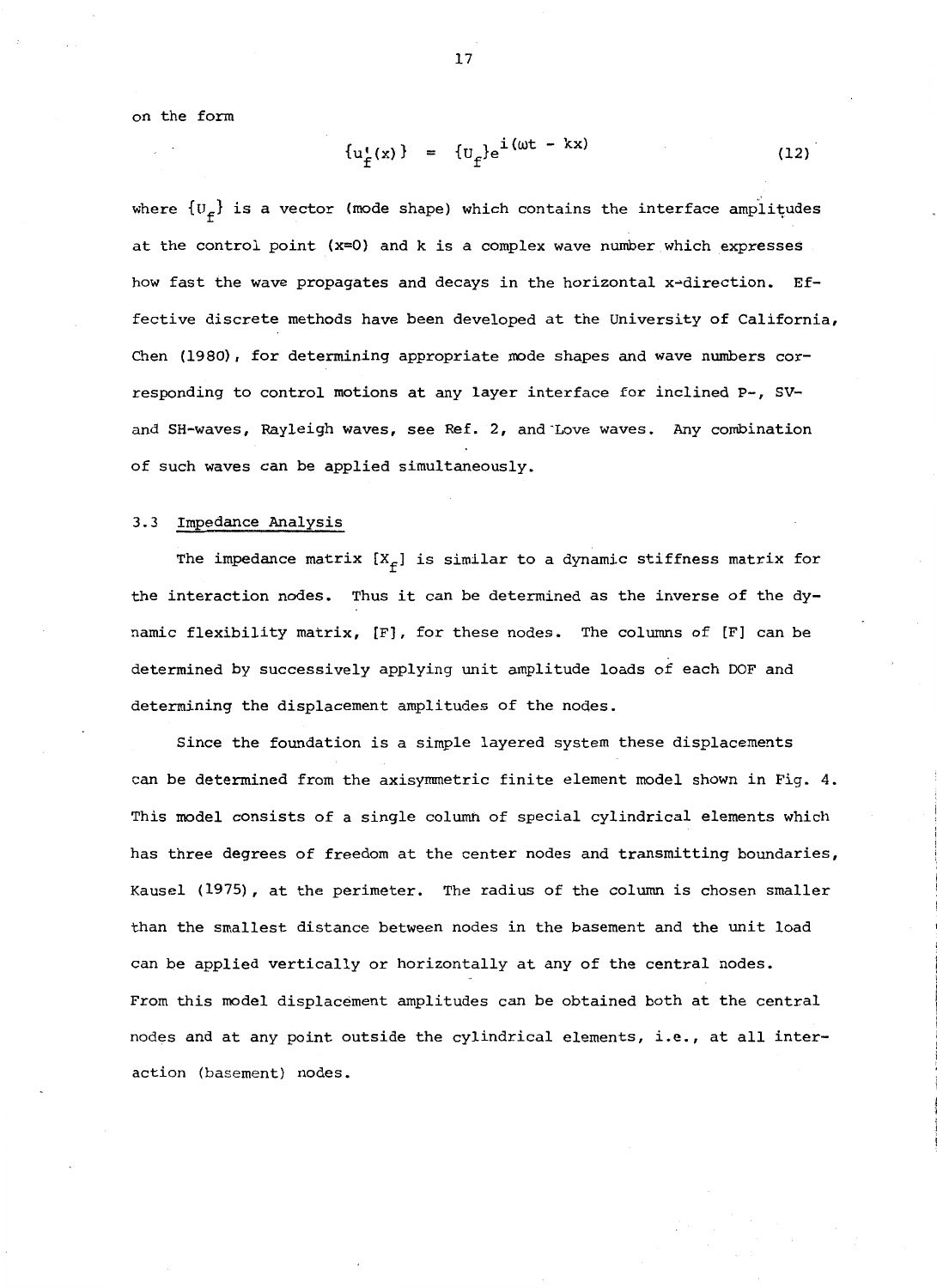on the form

$$
\{u_{f}^{\prime}(x)\} = \{u_{f}\}e^{\text{i}(\omega t - kx)}
$$
 (12)

where  $\{U_f\}$  is a vector (mode shape) which contains the interface amplitudes at the control point (x=O) and k *is* a complex wave number which expresses how fast the wave propagates and decays in the horizontal x~direction. Effective discrete methods have been developed at the University of California, Chen (1980), for determining appropriate mode shapes and wave numbers corresponding to control motions at any layer interface for inclined P-, svand SH-waves, Rayleigh waves, see Ref. 2, and'Love waves. Any combination of such waves can be applied simultaneously.

### 3.3 Impedance Analysis

The impedance matrix  $[X_{\epsilon}]$  is similar to a dynamic stiffness matrix for the interaction nodes. Thus it can be determined as the inverse of the dynamic flexibility matrix, [F), for these nodes. The columns of [F] can be determined by successively applying unit amplitude loads of each DOF and determining the displacement amplitudes of the nodes.

Since the foundation is a simple layered system these displacements can be determined from the axisymmetric finite element model shown in Fig. 4. This model consists of a single column of special cylindrical elements which has three degrees of freedom at the center nodes and transmitting boundaries, Kausel (1975), at the perimeter. The radius of the column is chosen smaller than the smallest distance between nodes in the basement and the unit load can be applied vertically or horizontally at any of the central nodes. From this model displacement amplitudes can be obtained both at the central nodes and at any point outside the cylindrical elements, i.e., at all interaction (basement) nodes.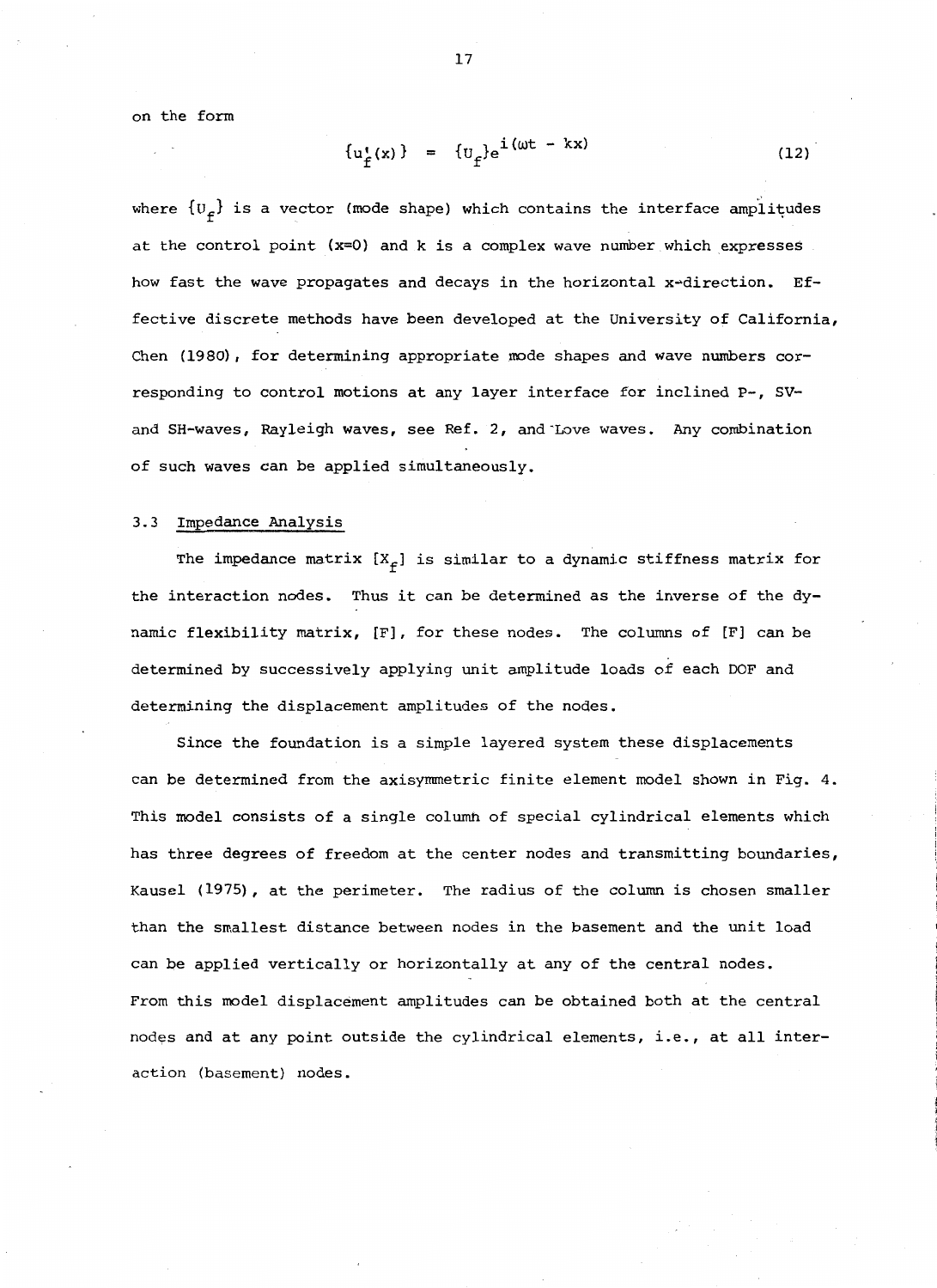

AXISYMMETRIC MODEL FOR IMPEDANCE ANALYSIS FIG. 4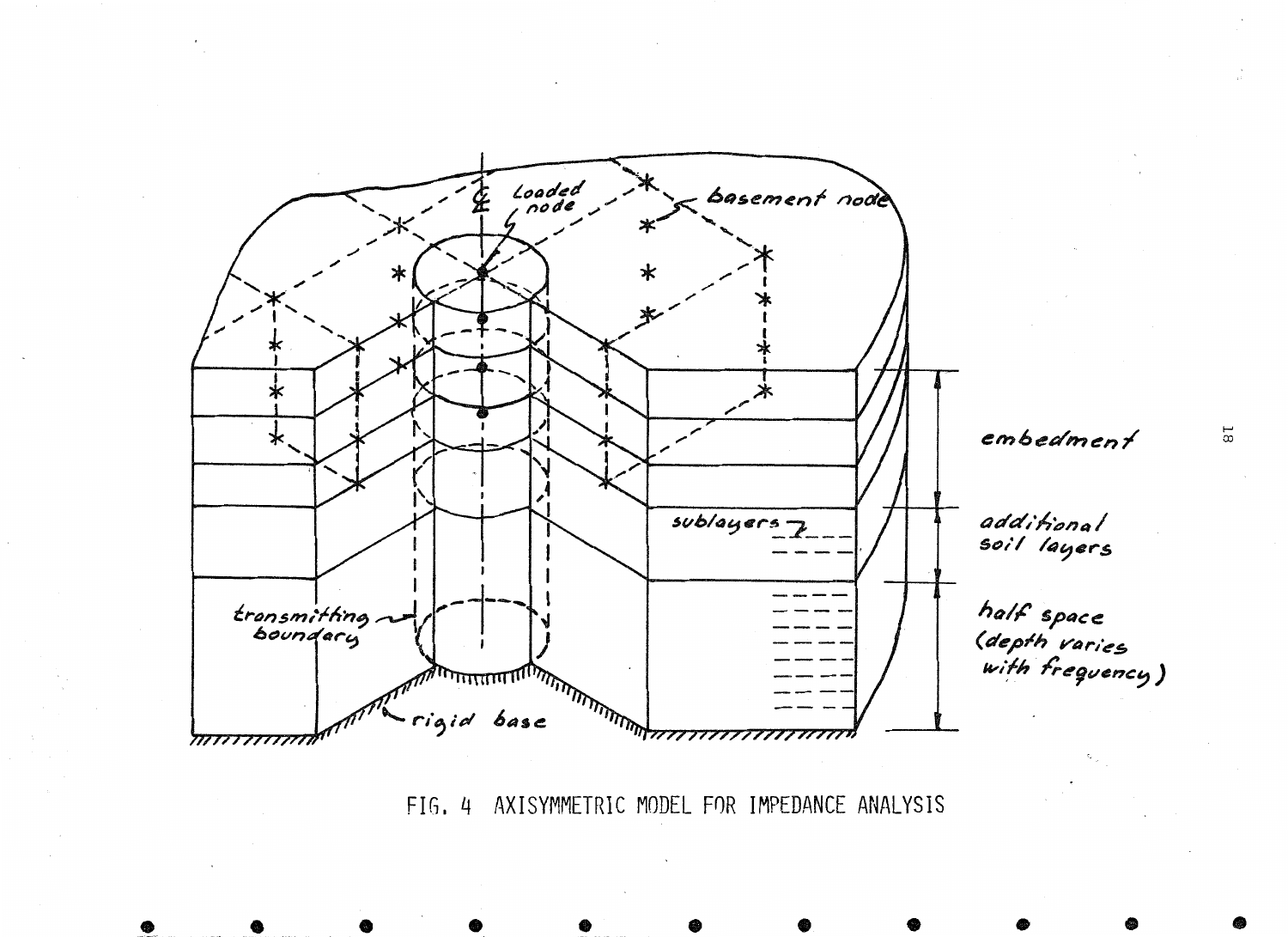The number of solutions required to construct the entire flexibility matrix is surprisingly small. Thus for a basement containing say 125 nodes but connected only at five layer interfaces as shown in Fig.  $6$  only, ten solutions (loads at two DOFs at each layer interface) of the axisymmetric problem in Fig. 4 are required to construct the complete flexibility matrix.

The inversion of the flexibility matrix to form the impedance matrix  $[X_{\epsilon}]$  is a formidable numerical problem. However, program SASSI employs a special method for obtaining this matrix without a complete inversion procedure.

In the latest version of the program the rigid boundary of the model shown in Fig. 4 has been replaced by a transmitting boundary which effectively prevents reflection. Thus a semi-infinite half-space *is* simulated with high accuracy.

### Modification for External Loads

The equation of motion, Eq. 11, considers only seismic forces. External l'oads at the superstructure and basement nodes can be considered by simply adding the amplitudes of these forces to the load vector (right hand side of Eq. 11) at each frequency.

### 3.4 Structural Analysis

With the exception of forming the load vector and modifying the complex stiffness matrix for the structure by subtracting the corresponding matrix for the excavated soil and adding the impedance matrix as shown in Eq. 11, the structural analysis is standard and the computational effort is essentially the same as for a complex response analysis of the unmodified structure on a rigid foundation.

 $\blacksquare$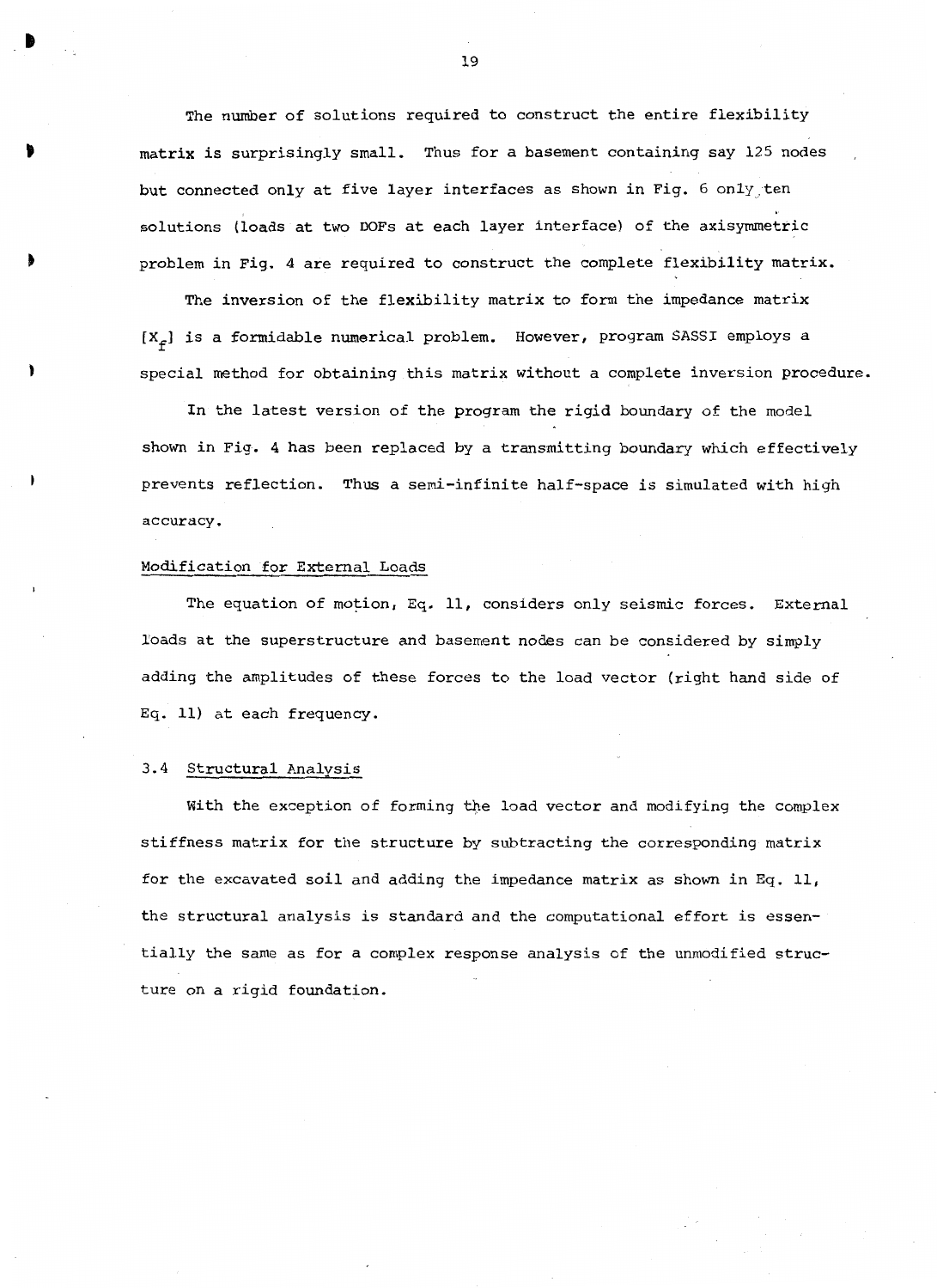### 4. THE IMPLEMENTATION

A modular computer code, SASSI, is currently being developed to perform the operations described in Chapter 3. The code is arranged specifically for practical applications and has the following characteristics,:

- a) The site response analysis, the impedance analysis'and the formation of the basic stiffness and mass matrices for the structure can be performed separately and the results stored on magnetic tapes or endisks.<br>disks.
- b) Thus, if the seismic environment, the external loads, the soil properties or the arrangement of the superstructure are changed only part of<br>the computations have to be repeated.
- c) The final solution is stored (in the form of transfer functions) on a magnetic tape from which specific information can be extracted  $\bullet$
- d) Both deterministic (time histories) and probabilistic results can be obtained from the above tape. obtained from the above tape.<br>
4.1 Layout

The general layout of the system is shown in Fig. 5.

HOUSE • The basic frequency independen·t stiffness matrices [M] and [K] for the structure and the excavated soil are formed by program HOUSE and stored on Tape 1.<br>SITE

The site response problem is solved by program SITE which from the site properties and the nature of the control motion produces the mode<br>
shapes and wave numbers in Eq. 12. This program also provides information

•

 $20 \text{ }$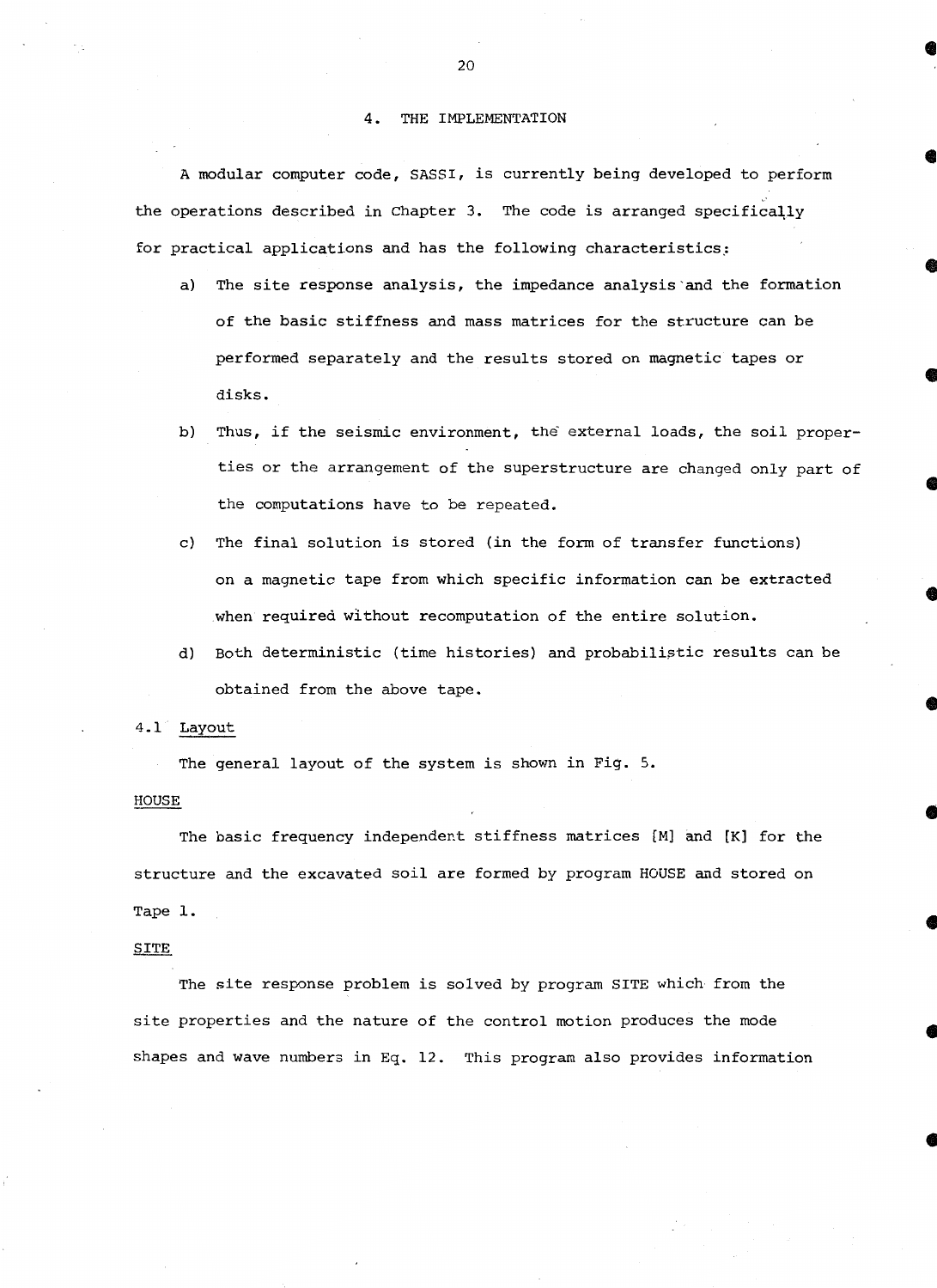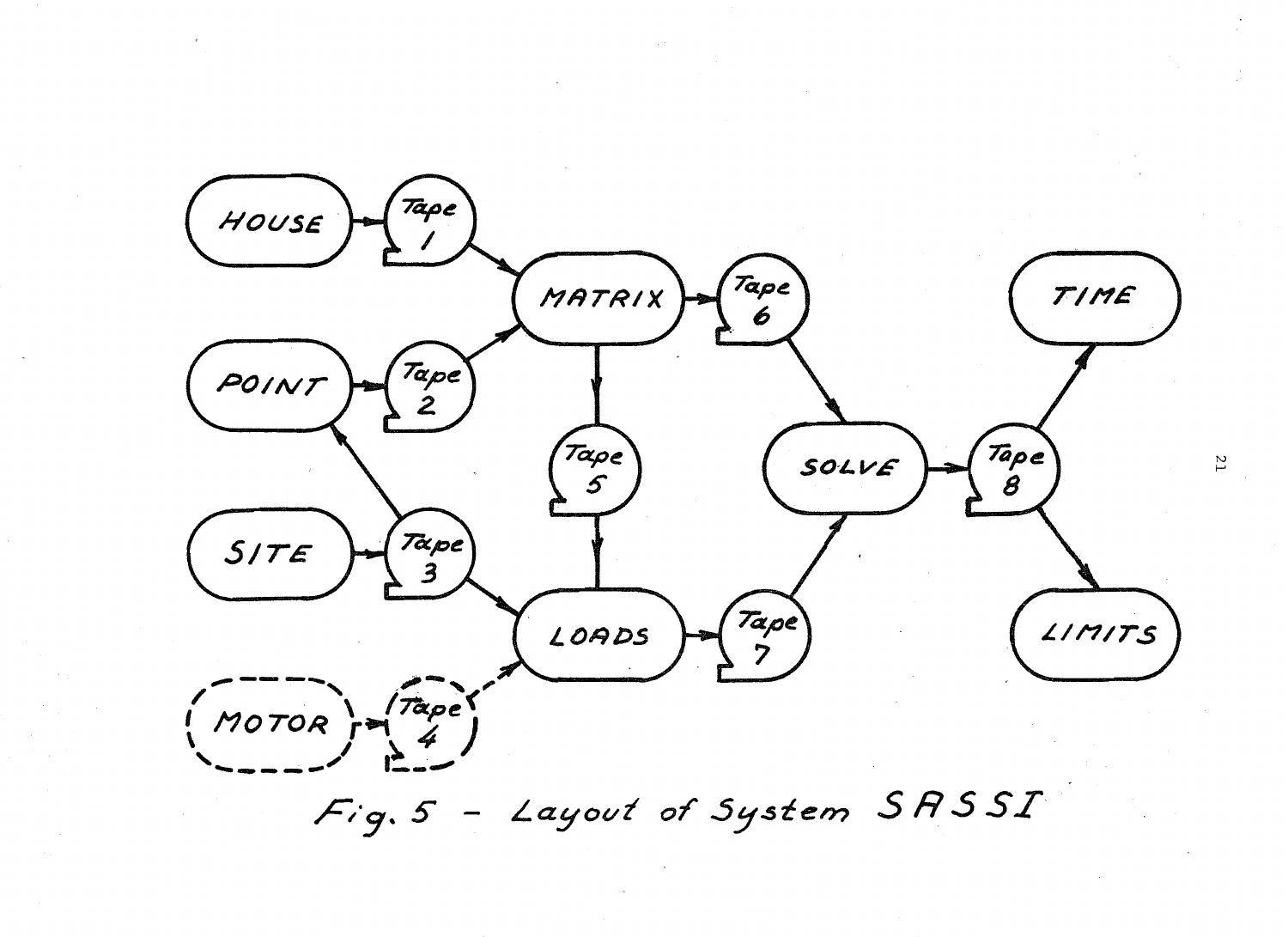required to compute the transmitting boundaries used in solving the impedance problem. The results are written on Tape 3. The actual time history of the control motion is not required at this time; only the composition of the wave types causing the motion.

### POINT

The flexibility matrix, [F], for the interaction nodes is formed by program POINT for each frequency of interest and the matrices are stored on Tape 2. This program requires as input part of the information on Tape 3. Thus program SITE must be executed before program POINT.

### MOTOR

This program forms elements of the load vector in Eq. 11 which corresponds to external forces such as impact forces acting on the structure or forces from rotating machinery within the structure. The generated information is stored on Tape 4.

### MATRIX

Using input from Tapes 1 and 2 the program MATRIX forms for each fre~ quency the impedance matrices  $[X(\omega)]$ . These are written on Tape 5. It also forms the modified complex stiffness matrices in Eq. 11, triangularizes them and stores the triangularized forms on Tape 6. •

### LOADS

This program computes the load vector in Eq. 11 for each frequency and stores them on Tape 7.

### SOLVE

Program SOLVE reads the reduced stiffness matrices from Tape 6 and the load vectors from Tape 7. It then performs the backsubstitution to obtain the total displacement amplitudes from Eq. 11. These amplitudes are actually

•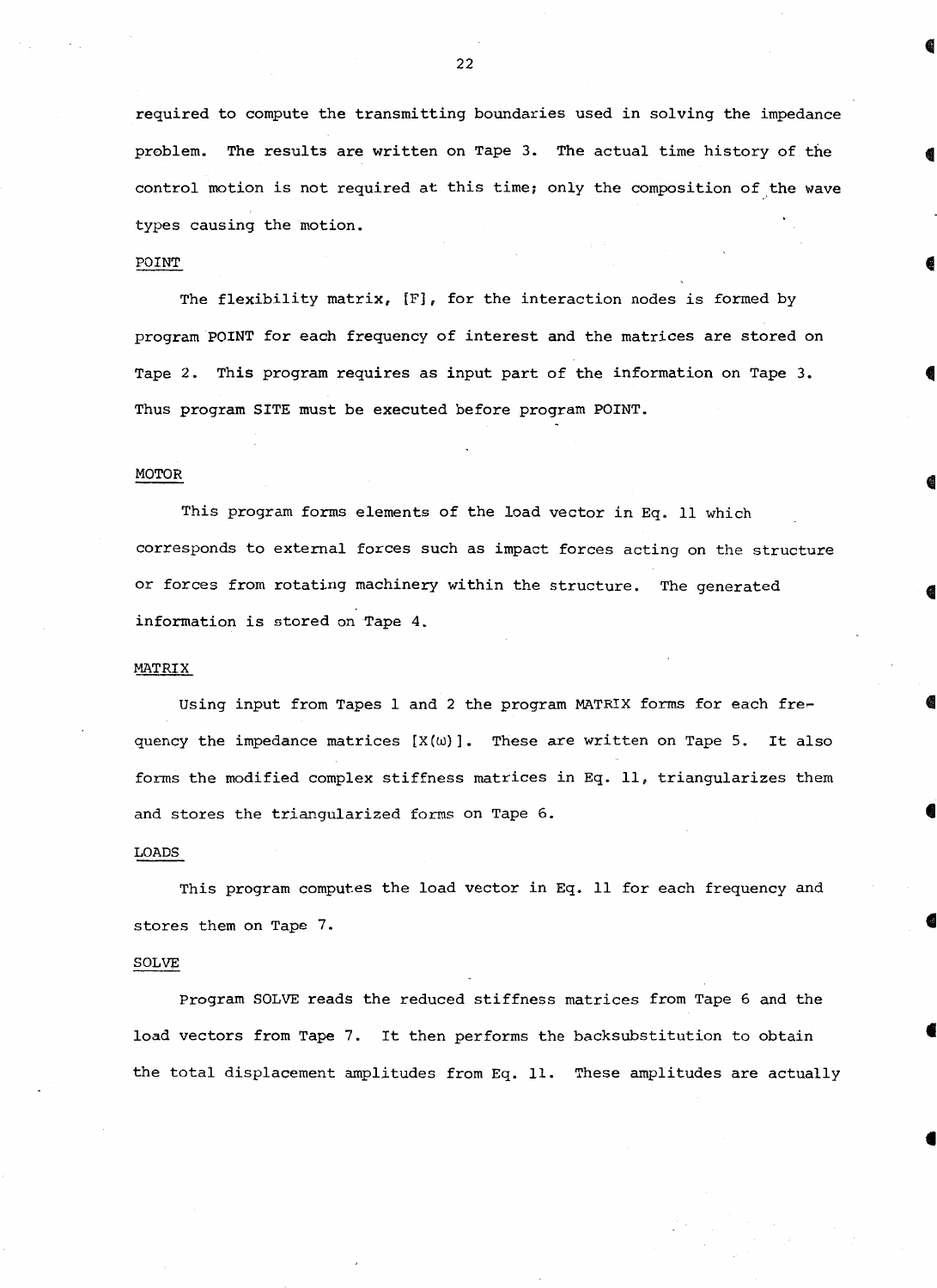transfer functions from the control motion to the final motions. The results are stored on Tape 8 which now contains the complete solution in terms of transfer functions.

For a typical problem the above operations need to be performed at only 20 to 40 frequencies. The remaining values of the transfer functions are determined by interpolation in the frequency domain using a new effective interpolation procedure which has been developed as part of the current research program. The actual interpolations are performed in the post processors TIME or LIMITS.

### TIME

The main purpose of this (deterministic) post-processor is to produce time histories of selected output variables such as accelerations, bending moments, etc. It may also output transfer functions and response spectra.

In its basic mode the program reads the acceleration time history of the control motion from cards and transforms it to the frequency domain using Fast Fourier Transform techniques. It then reads the uninterpolated transfer functions from Tape 8 for selected output motions, performs the interpolation and the convolution with the control motion and returns to the time domain using the inverse Fast Fourier Transform algorithm. Details of the technique are provided in Appendix A of Ref. 2. The resulting time histories of acceleration may be output directly or converted to output response spectra.

Many other output functions are planned for program TIME. However, these. will be determined as needs develop.

### LIMITS

This (probabilistic) post-processor is in many respects similar to program TIME. However, instead of accepting the time history of the control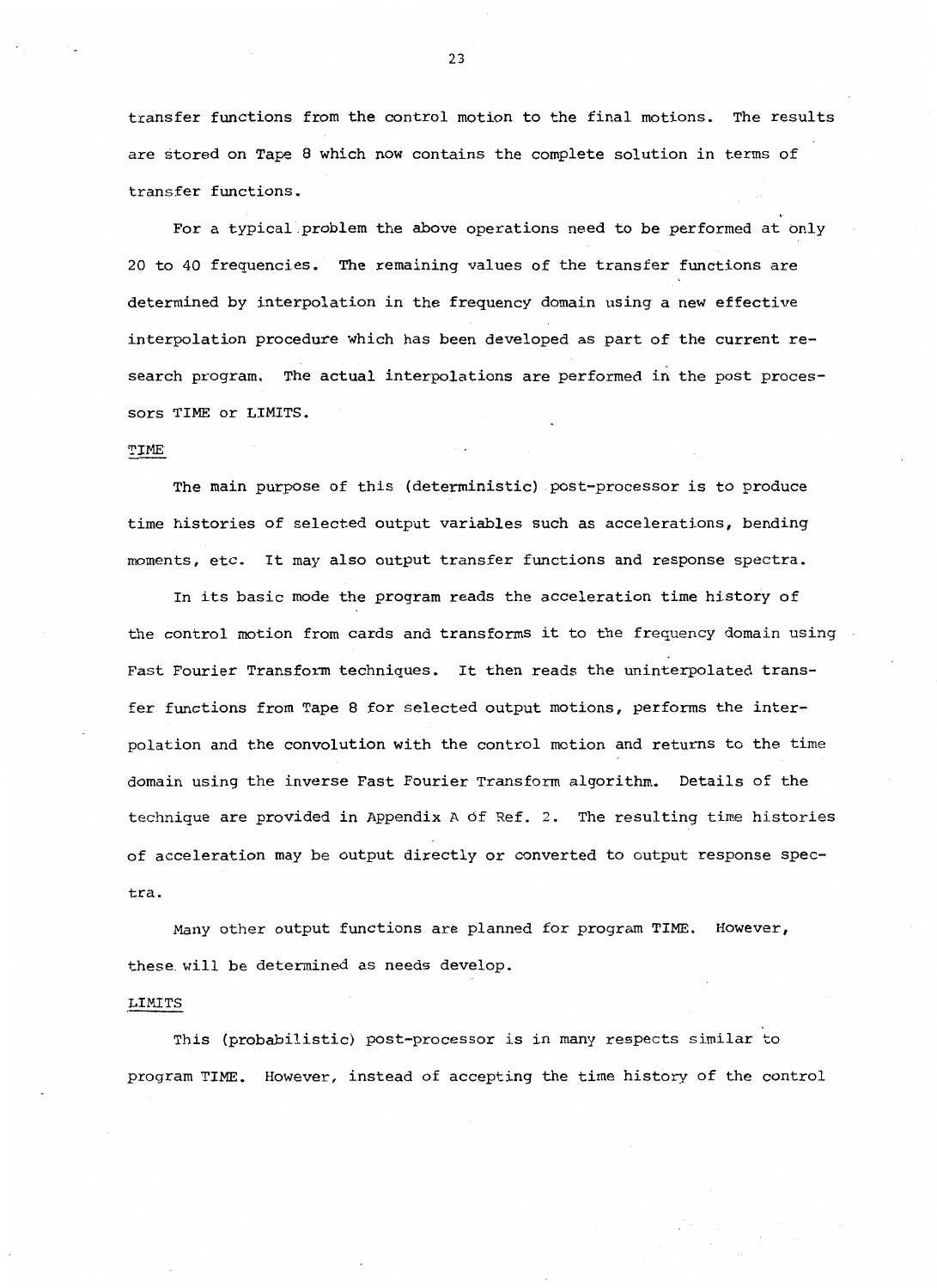motion it accepts a power or response spectrum of this motion. It then evaluates the probabilistic response of the structure according to the techniques used in program PLUSH, see Refs. 3 and Romo et. al. (1977).

The output consists of mean values and confidence limits on selected design parameters such as maximum accelerations and bending moments. The program can also produce mean values and confidence limits of acceleration response spectra.

Experience with program PLUSH has shown that probabilistic output through program LIMITS can be produced at a small fraction of the cost required to produce deterministic output through program TIME. Furthermore, the probabilistic procedure eliminates the need to develop time histories of motion which fit given design response spectra.

### 4.2 Operational Features

The system shown in Fig. 5 has been specifically designed to provide maximum flexibility and economy for practical applications.

Clearly, on any given project most of the programs have to be executed. However, if changes occur in the design parameters only parts of the system have to be re-executed. Consider the following examples:

### Change in Control Motion

Suppose results are required for a different time history (or response spectrum) of the control motion. Then, as long as the nature of the seismic environment (i.e., the type of wave field) is not changed, only program TIME (or LIMITS) has to be re-executed.

### Change in Seismic Environment

Suppose the structure was originally analyzed for the effects of vertically propagating body waves and that results are required for the case of

24

**•** 

**.** 

**•** 

**.** 

**•** 

 $\bullet$ I I ! i I  $\bullet$ 

I

i

•

• I  $\bullet$ 

**.**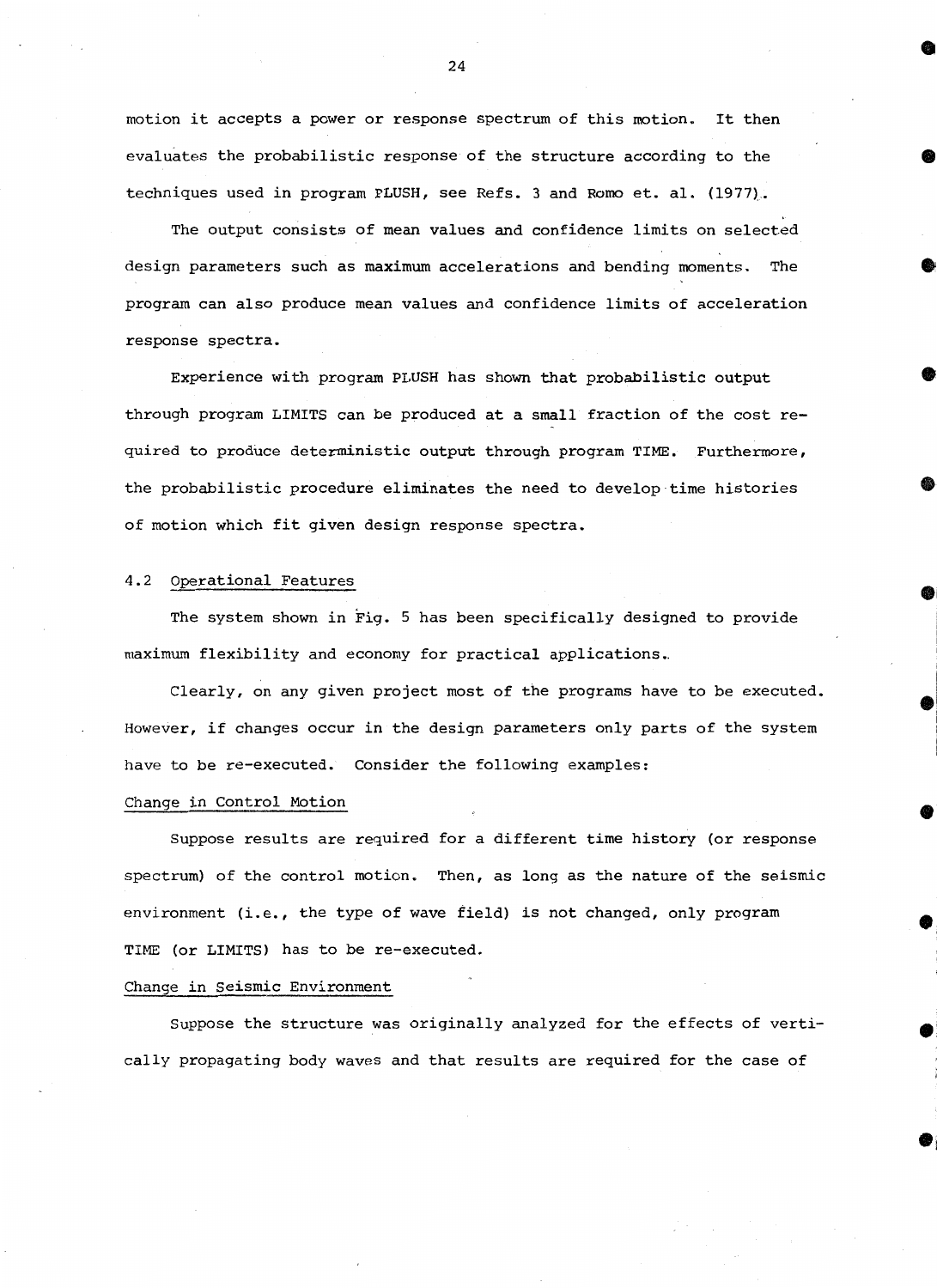incident Rayleigh waves causing the same motion at the control point on the free field. In this case only part of program SITE and all of programs LOAD, SOLVE and TIME (or LIMITS) have to be re-executed. This is so because the information on Tapes 2, 5 and 6 remains unchanged.

### Change in Superstructure

If changes are made in the superstructure only HOUSE, part of MATRIX, SOLVE and TIME (or LIMITS) have to be re-executed.

### Post-Processors

Since the data on Tape 8 is independent of the manner in which the frequency content of the control motion is specified, the user has at any time the choice of deterministic and probabilistic analysis.

Also, since the post-processors can be restarted from Tape 8, the user has at any time the option of outputting only the data which he actually needs. This is especially important for three-dimensional analysis for which the printing cost and volume of the complete solution easily become unmanageable.

Post-processors which can perform these tasks are currently in different stages of development. Nearly completed is a post-processor which computes time histories of stresses and strains in solid elements and internal forces in beam and plate elements. Procedures have also been developed for computing stresses and displacements in the ground outside the excavated volume.

### Computer Costs

·Three-dimensional finite element analysis is always costly. Hence, the system will not be exactly cheap to. run. However, since the proposed system does not require that a large soil mass be modeled by finite elements, true three-dimensional SSI analysis will be within reach.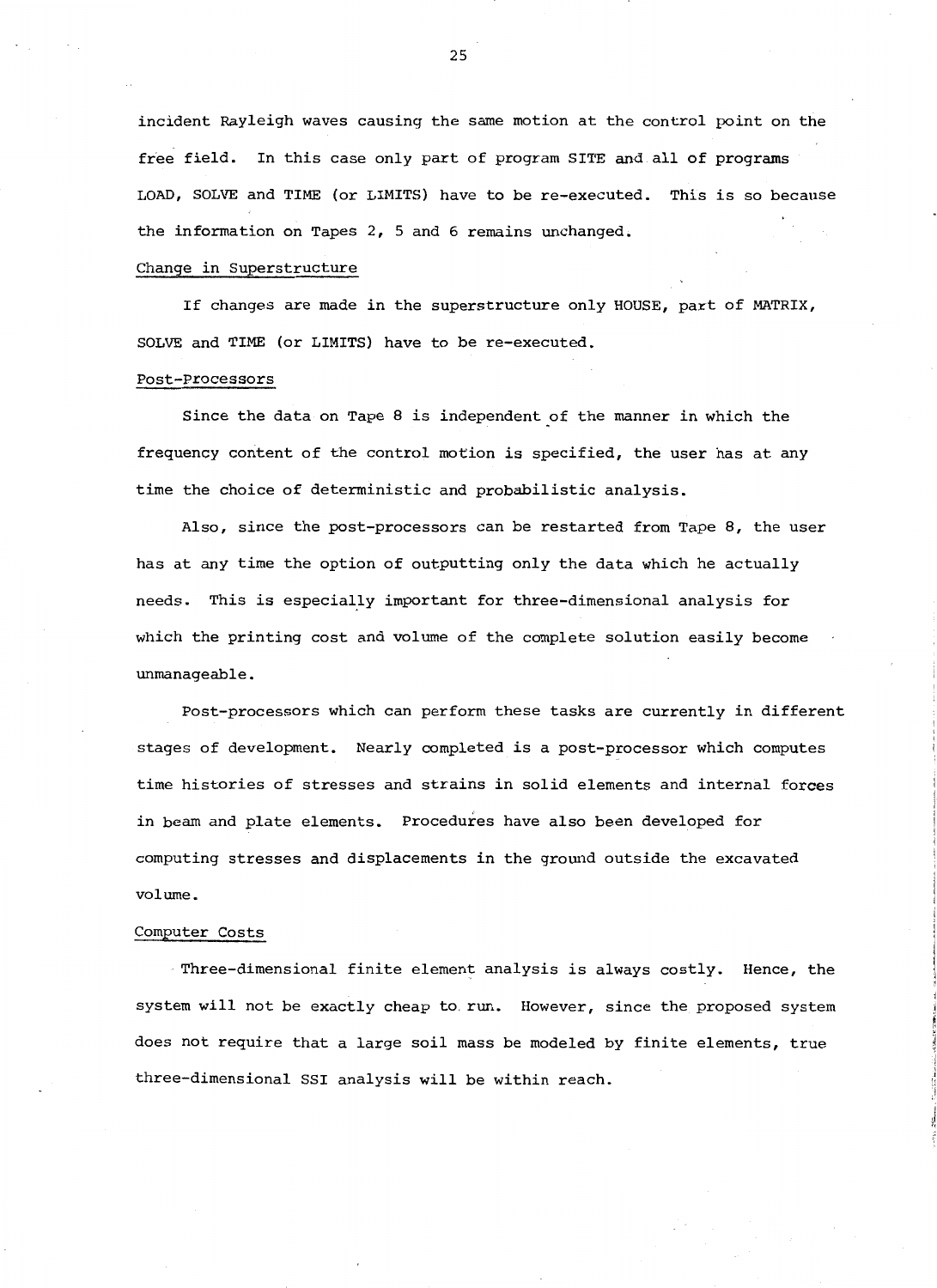It is currently estimated that the SSI analysis of a typical embedded structure will cost less than three times the cost of analyzing the structure and the basement alone. The cost depends strongly on the number of connected nodes in the basement (dots in Fig. S(f)). Thus the cost of analyzing very deep foundations, say large pile groups, may be prohibitive, unless advantage can be taken of symmetry.

Research is currently in progress to improve the efficiency of the system, especially in the area of computing the impedance matrix  $\{x_{\epsilon}\}\$ which is the most expensive part of the analysis (up to 85% of the total cost) • Recently an efficient in-place inversion subroutine was developed for the computation of the impedance matrix from the flexibility matrix. This routine which takes full advantage of the symmetry of these matrices reduces the cost of the inversion. Currently methods of taking advantage of symmetry (in loads, in superstructure or in basement only) are being implemented.

### 4.3 Case Studies

Several case studies have been performed using the SASSI approach.

### Airplane Impact Problem

The cable tunnel shown in Fig. 6 was analyzed for the effect of airplane impact on the protective slab shown above the tunnel. The soil profile and finite element model used are shown in Figs. 7 and 8. Advantage was taken of symmetry about two vertical planes and, as shown in Fig. 8, the load was assumed to act vertically at the center of the slab with the time history shown in Fig. 9. Computed maximum vertical displacements are shown in Fig. 10. The computed time history of vertical velocity of Node 4 (point of load application) is shown in Fig. 11. The results show

26

•

**•** 

**•** 

**•** 

**•** 

**•** 

**•** 

•

**•** 

 $\bullet$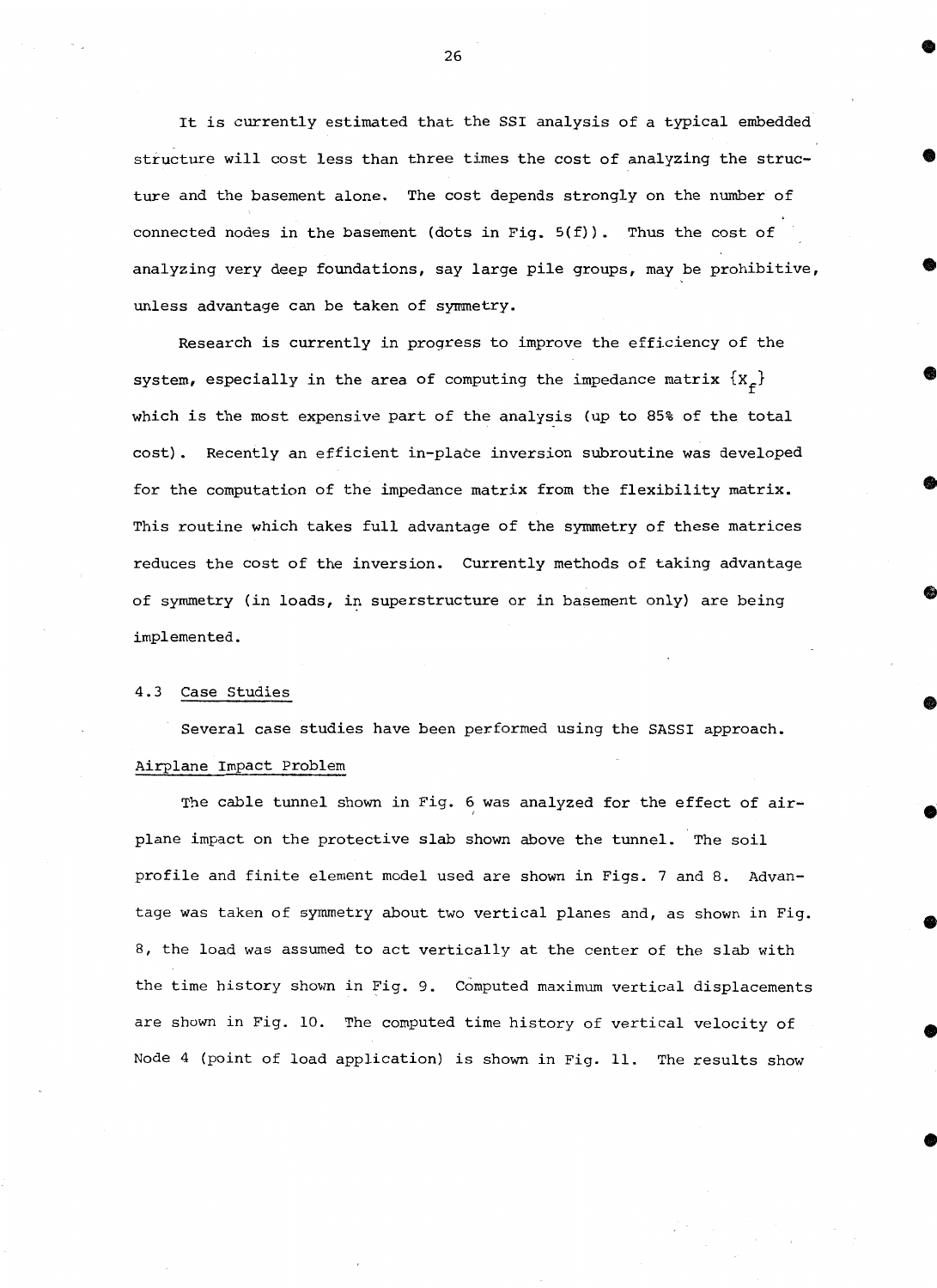that the protective slab is very effective in reducing the motions of the tunnel.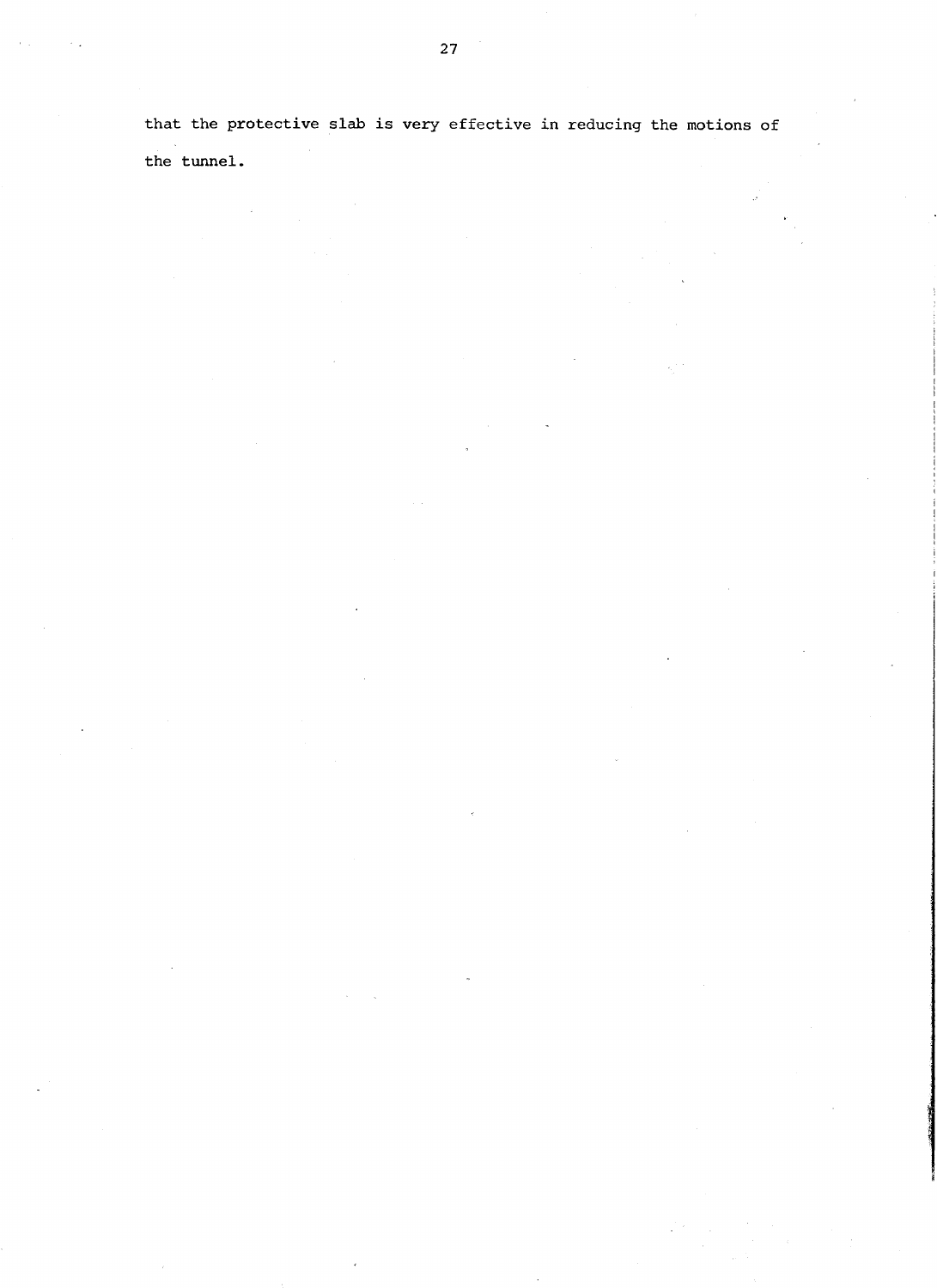

LÄNGSSCHNITT





### Fig. 6 Cable Tunnel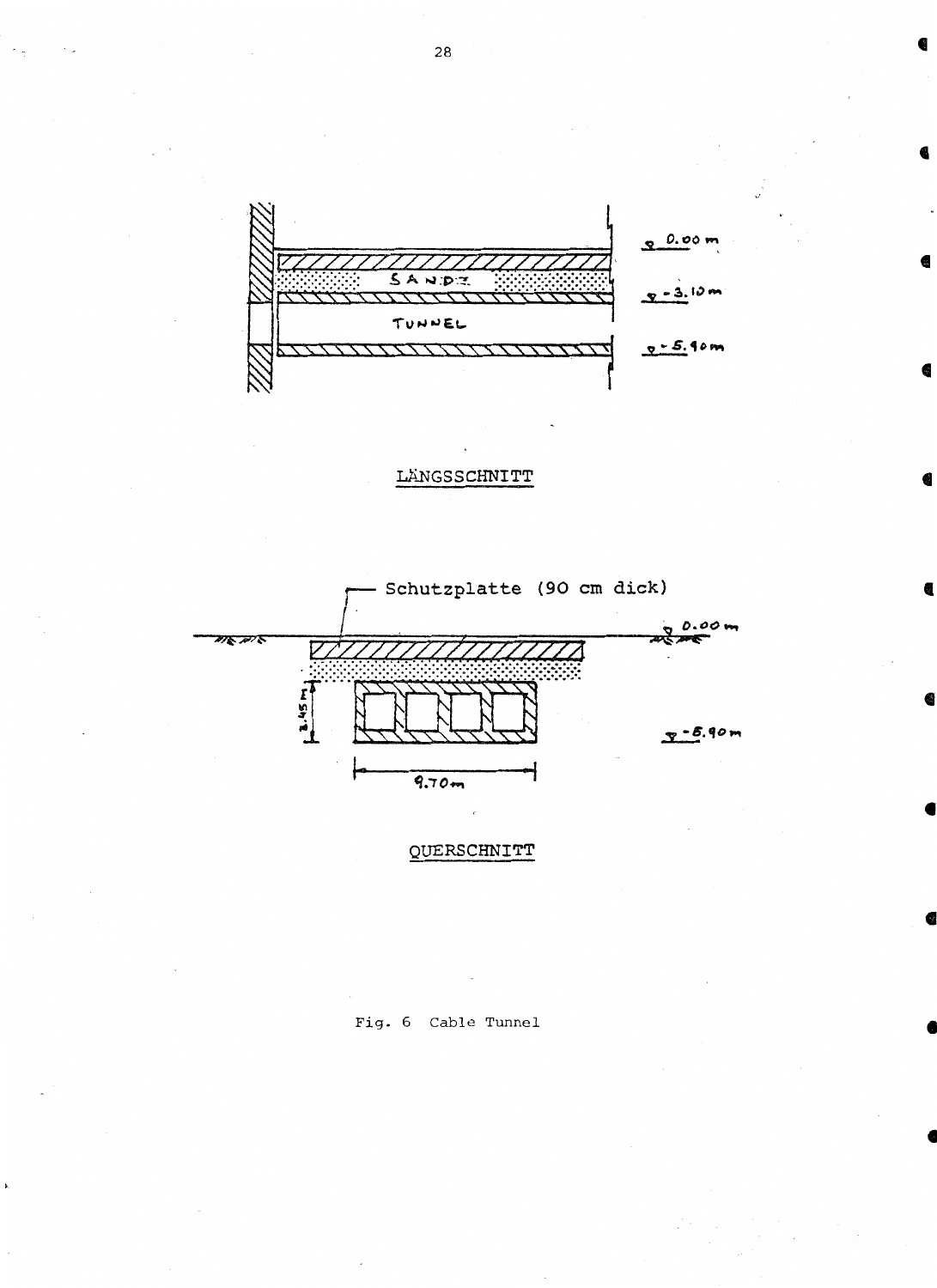

Fig. 7 Soil Profile and Model Cross Section